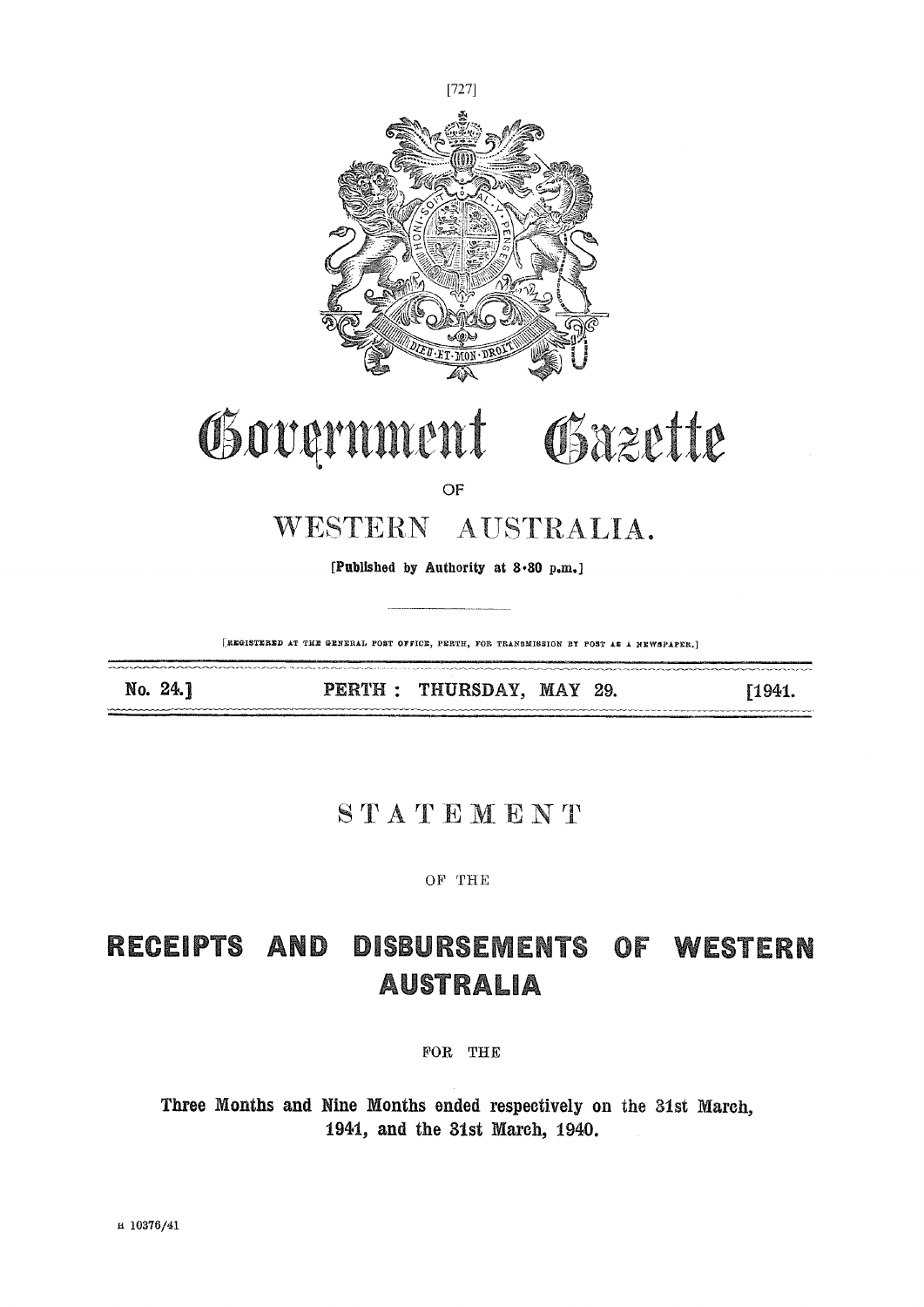## COMPARATIVE STATEMENT of the REVENUE of the GOVERNMENT of WEST-ERN AUSTRALIA for the THREE MONTHS and NINE MONTHS ended respectively on the 31st. MARCH, 1941, and the 31st MARCH, 1940.

|                                                                                                                                                                                                                                                                                                                                                                                                                                                                                                                                                                                                                                                                                                                                                                                                                                                                                              | Three Months ended:                                                                                                                                                                                                                                                                                                                                                                                                                                                                                                        | Nine Months ended:                                                                                                                                                                                                                                                                                                                                                                                                                                                                                             |  |  |  |
|----------------------------------------------------------------------------------------------------------------------------------------------------------------------------------------------------------------------------------------------------------------------------------------------------------------------------------------------------------------------------------------------------------------------------------------------------------------------------------------------------------------------------------------------------------------------------------------------------------------------------------------------------------------------------------------------------------------------------------------------------------------------------------------------------------------------------------------------------------------------------------------------|----------------------------------------------------------------------------------------------------------------------------------------------------------------------------------------------------------------------------------------------------------------------------------------------------------------------------------------------------------------------------------------------------------------------------------------------------------------------------------------------------------------------------|----------------------------------------------------------------------------------------------------------------------------------------------------------------------------------------------------------------------------------------------------------------------------------------------------------------------------------------------------------------------------------------------------------------------------------------------------------------------------------------------------------------|--|--|--|
| Head of Revenue.                                                                                                                                                                                                                                                                                                                                                                                                                                                                                                                                                                                                                                                                                                                                                                                                                                                                             | 31st Mar., 1941.   31st Mar., 1940.   31st Mar., 1941.                                                                                                                                                                                                                                                                                                                                                                                                                                                                     | 31st Mar., 1940.                                                                                                                                                                                                                                                                                                                                                                                                                                                                                               |  |  |  |
| GOVERNMENTAL.                                                                                                                                                                                                                                                                                                                                                                                                                                                                                                                                                                                                                                                                                                                                                                                                                                                                                | £<br>£<br>s. d.<br>s.d.                                                                                                                                                                                                                                                                                                                                                                                                                                                                                                    | £<br>£<br>s. d.<br>s. d.                                                                                                                                                                                                                                                                                                                                                                                                                                                                                       |  |  |  |
| Taxation.<br>Land Tax<br>$\sim$<br>$\ddotsc$<br>$\cdots$<br>$\ldots$<br>Income Tax<br>$\sim$ .<br>$\ldots$<br>$\ldots$<br>$\ldots$<br>$\ldots$<br>$\ddotsc$<br>Dividend Duty<br>$\cdots$<br>$\ldots$<br>$\ldots$<br>$\ldots$<br>$\cdots$<br>$\ldots$<br>Gold Mining Profits Tax<br>$\ddotsc$<br>$\ldots$<br>$\ldots$<br>$\sim$ $\sim$<br>Financial Emergency Tax<br>$\ldots$<br>$\ldots$<br>$\ddotsc$<br>$\ddotsc$<br>Totalisator Tax<br>$\ldots$<br>$\ldots$<br>$\cdots$<br>$\ldots$<br>Stamp Duty<br>$\sim 10^{-1}$<br>$\ldots$<br>$\ldots$<br>$\ddotsc$<br>$\ldots$<br>$\ldots$<br>Probate Duty<br>$\ldots$<br>$\ldots$<br>$\ldots$<br>$\ldots$<br>$\ldots$<br>$\ddots$<br>Entertainment Tax<br>$\ddotsc$<br>$\ddotsc$<br>$\ldots$<br>$\cdots$<br>$\cdots$<br>Licenses<br>$\sim$ .<br>$\bar{a}$ and<br>$\ddotsc$<br>$\ddotsc$<br>.<br>$\cdots$<br>$\ldots$<br>Total, Taxation<br>$\cdots$ | 45,594 16<br>8<br>30,483<br>0<br>5<br>686,670 16<br>247,912<br>-9<br>- 8<br>-1<br>474<br>$\overline{0}$<br>9 10<br>-8<br>-11<br>124,516<br>- 9<br>99,817<br>-8<br>-5<br>$\theta$<br>29,856 16<br>$\overline{2}$<br>346,176<br>$\overline{4}$<br>-7<br>17,685 11<br>20,362 19<br>4<br>5<br>61,017 12 11<br>61,714 11<br>$\overline{7}$<br>37,037 11<br>31,100 14 11<br>-1<br>26,297<br>6<br>-10<br>27,302 18 11<br>35,218<br>4<br>$\overline{2}$<br>39,334<br>- 9<br>-8<br>-7                                               | 56,604<br>2<br>- 1<br>85,797<br>$\theta$<br>-7<br>3<br>- 8<br>506,564<br>1,153,950 16<br>7<br>75 O II<br>512<br>4<br>7<br>140,319<br>9<br>110,766<br>-9<br>4<br>5<br>3<br>872,026<br>-8<br>278,078<br>$\bf{0}$<br>7<br>8<br>36.376<br>0<br>8<br>40,181 10<br>195,233<br>186,779 15 10<br>-1<br>0<br>95,657<br>120,701<br>$\theta$<br>$\mathbf{0}$<br>$\mathbf 0$<br>$\overline{4}$<br>72,952 15<br>72,347<br>1<br>4<br>4<br>91,662 12<br>9<br>85,573<br>- 5<br>$\bf{0}$<br>8                                   |  |  |  |
| $\ddotsc$<br>.                                                                                                                                                                                                                                                                                                                                                                                                                                                                                                                                                                                                                                                                                                                                                                                                                                                                               | $1,064,369$ 5<br>904,214 11<br>- 6                                                                                                                                                                                                                                                                                                                                                                                                                                                                                         | 2,166,524 2<br>-8<br>2,035,633 11                                                                                                                                                                                                                                                                                                                                                                                                                                                                              |  |  |  |
| Territorial.<br>Land Revenue<br>$\ddotsc$<br>$\ldots$<br>$\ddotsc$<br>$\cdots$<br>$\ddots$<br>$\ldots$<br>Mining Revenue<br>$\sim$ .<br>$\ddotsc$<br><br>$\ddotsc$<br>$\ldots$<br>Timber<br>$\ddotsc$<br>$\ddots$<br>$\ddotsc$<br>$\ddotsc$<br>$\ldots$<br>$\cdots$<br>$\ldots$                                                                                                                                                                                                                                                                                                                                                                                                                                                                                                                                                                                                              | 51,291<br>1<br>63,950<br>-3<br>-6<br>4<br>12.493<br>6<br>14,432<br>9<br>-9 10<br>31,444<br>-7<br>0<br>30,507 11<br>4                                                                                                                                                                                                                                                                                                                                                                                                       | 115,222 13<br>116,923 11<br>2<br>- 9<br>23,317 10<br>26,605 19 6<br>6<br>113,361 3<br>103,850 1 10<br>6                                                                                                                                                                                                                                                                                                                                                                                                        |  |  |  |
| Total, Territorial<br>$\sim$ .<br>$\cdots$<br>$\ddotsc$                                                                                                                                                                                                                                                                                                                                                                                                                                                                                                                                                                                                                                                                                                                                                                                                                                      | 95,228 15<br>-1<br>108,890 4<br>8                                                                                                                                                                                                                                                                                                                                                                                                                                                                                          | $\boldsymbol{2}$<br>247,379 13 1<br>251.901 7                                                                                                                                                                                                                                                                                                                                                                                                                                                                  |  |  |  |
| Law Courts<br>$\ddotsc$<br>$\cdots$<br>Departmental Reinbursements, Fees and other Ser-<br>vices<br>$\sim$<br>$\cdots$<br>$\cdots$<br>$\cdots$<br>$\ddots$<br>$\ldots$<br>Royal Mint<br>$\ddotsc$<br>$\ddots$<br>$\ddots$<br>$\ldots$<br>$\cdots$<br>$\ldots$                                                                                                                                                                                                                                                                                                                                                                                                                                                                                                                                                                                                                                | 20,925 11<br>20.179<br>- 3<br>-3<br>-5<br>170,226<br>244,362<br>-6 11<br>$\mathbf{I}$<br>-5<br>12,426<br>2 10<br>7,686 1<br>3                                                                                                                                                                                                                                                                                                                                                                                              | 62,477<br>60,664 11<br>9<br>$\frac{4}{ }$<br>-6<br>590,905 12 11<br>632,810 3<br>-2<br>31,017 2 2<br>30,950 16 8                                                                                                                                                                                                                                                                                                                                                                                               |  |  |  |
|                                                                                                                                                                                                                                                                                                                                                                                                                                                                                                                                                                                                                                                                                                                                                                                                                                                                                              | $203,578$ 1 0<br>$272,227$ 6 1                                                                                                                                                                                                                                                                                                                                                                                                                                                                                             | 684,400 4 7<br>724,425 11 2                                                                                                                                                                                                                                                                                                                                                                                                                                                                                    |  |  |  |
| COMMONWEALTH.<br>States Grants Act<br>$\ddotsc$<br>$\ddotsc$<br>$\ldots$<br>Interest Contributions<br>$\sim$ .<br>$\ddotsc$<br>$\cdots$<br>$\ldots$<br>Total, Commonwealth<br>$\ddotsc$<br>$\ldots$<br>Grand Total, Governmental<br>$\ddotsc$                                                                                                                                                                                                                                                                                                                                                                                                                                                                                                                                                                                                                                                | 162,500<br>148,750<br>$\bf{0}$<br>$\bf{0}$<br>$\bf{0}$<br>$\bf{0}$<br>118,359<br>$\bf{0}$<br>118,359<br>$\overline{0}$<br>$\mathbf{0}$<br>$\bf{0}$<br>280,859 0<br>$\mathbf 0$<br>267,109 0 0<br>$1,644,035$ 1 8<br>1,552,441 2 3                                                                                                                                                                                                                                                                                          | 487,500<br>446,250<br>$\bf{0}$<br>$\bf{0}$<br>$\mathbf{0}$<br>- 0<br>$0\quad 0$<br>355,077<br>$\bf{0}$<br>355,077<br>$\theta$<br>842,577 0<br>801,327 0 0<br>$\mathbf{0}$<br>3,945,402 14 5<br>3,808,765 15 11                                                                                                                                                                                                                                                                                                 |  |  |  |
| PUBLIC UTILITIES.<br>Fremantle Harbour Trust<br>$\mathbf{11.1}$ and $\mathbf{11.1}$<br>$\sim$ $\sim$<br>$\ldots$<br>Goldfields Water Supply<br><b>Alberta</b><br>$\ddotsc$<br>$\ddots$<br>$\ldots$<br>Kalgoorlie Abattoirs<br>$\sim$<br>$\sim 10^{-1}$<br>$\sim 100$<br>$\cdots$<br>44<br>Metropolitan Abattoirs and Saleyards<br>$\cdots$<br>$\ddotsc$<br>Metropolitan Water Supply, Sewerage, and Drainage<br>Other Hydraulic Undertakings<br>$\ldots$<br>Railways<br>$\ddotsc$<br>$\cdots$<br>$\ddotsc$<br>$\cdots$<br>$\cdots$<br>$\ldots$<br>Tramways<br>.<br>$\ddots$<br>$\cdots$<br>$\ldots$<br>State Ferries<br>.<br><br><br>$\dots$<br>.<br>Electricity Supply<br><br>$\ddotsc$<br>$\ddotsc$<br>$\ddotsc$<br>$\ldots$<br>State Batteries<br>$\sim$<br>$\ldots$<br>.<br><br>.<br>$\ldots$<br>Cave Houses, etc.<br>$\cdots$<br>$\ddotsc$<br>.<br>$\ldots$                             | 51,251 12<br>67,746 13<br>0<br>-8<br>123,707<br>$\frac{4}{5}$<br>107,028<br>-5 10<br>6<br>1,356<br>-3<br>3<br>1,357 19<br>4<br>14,174<br>- 8<br>$\overline{2}$<br>13,600 3<br>-1<br>152,844 13 11<br>148,140 18 11<br>18,450 17<br>18,875 2<br>3<br>Ð<br>874,942 12<br>$\boldsymbol{0}$<br>851,645 10<br>5<br>82,498 17<br>7<br>75,856 15<br>$\bf{0}$<br>2,290 16<br>2,205 13 10<br>4<br>107,057<br>100,479 17<br>$\mathbf{I}$<br>9<br>$\bf{0}$<br>25,745<br>8<br>0<br>31,133 17<br>7<br>-9<br>5,113<br>9<br>5,142 17<br>7 | 138,754 16<br>161,180 0<br>-9<br>$\mathbf{0}$<br>-2<br>249,046 14<br>216,049 18<br>-9<br>3 11<br>4,582<br>-7<br>-3<br>4,593<br>39,193<br>- 1<br>44,163<br>-7<br>-3<br>-9<br>457,474 11 11<br>424,134 19 11<br>46,303 14<br>49,110 16<br>$\boldsymbol{6}$<br>- 6<br>2,662,733 11<br>2,590,553 14<br>$\mathbf{I}$<br>- 6<br>225,857 15<br>247,578 16 10<br>4<br>6,229<br>5,875 17<br>- 8<br>$\bf{0}$<br>-5<br>325,295 11<br>316,541 12 9<br>4<br>91,840 13 7<br>89,516 15<br>0<br>10.938 15<br>10,468 15 11<br>5 |  |  |  |
| Total, Public Utilities<br>$\ddotsc$<br>$\ddotsc$                                                                                                                                                                                                                                                                                                                                                                                                                                                                                                                                                                                                                                                                                                                                                                                                                                            | $1,459,433 \quad 4 \quad 6$<br>1,423,213 14 8                                                                                                                                                                                                                                                                                                                                                                                                                                                                              | 4.285,436<br>8 10<br>4,132,582 11<br>$\bf{0}$                                                                                                                                                                                                                                                                                                                                                                                                                                                                  |  |  |  |
| State Trading Concerns-<br>Balance transferred from State Trading Concerns<br>Recoup of Departmental Charges, Interest, etc.                                                                                                                                                                                                                                                                                                                                                                                                                                                                                                                                                                                                                                                                                                                                                                 | $2,000 \quad 0 \quad 0$<br>$15,406$ 0<br>3<br>32,975 11<br>2                                                                                                                                                                                                                                                                                                                                                                                                                                                               | $4,000 \quad 0$<br>2,000<br>$0 \quad 0$<br>- 0<br>$51,\!031$<br>- 8<br>28,659<br>5 10<br>- 5                                                                                                                                                                                                                                                                                                                                                                                                                   |  |  |  |
| Total, State Trading Concerns<br>$\ddotsc$                                                                                                                                                                                                                                                                                                                                                                                                                                                                                                                                                                                                                                                                                                                                                                                                                                                   | $15,406$ 0<br>34,975 11<br>3<br>2                                                                                                                                                                                                                                                                                                                                                                                                                                                                                          | 30,659<br>5 10<br>55,031 8<br>- 5                                                                                                                                                                                                                                                                                                                                                                                                                                                                              |  |  |  |
| Total, Public Utilities and State Trad-<br>ing Concerns<br><br>Grand Total<br>$\ldots$<br>$\ddotsc$<br>$\ldots$                                                                                                                                                                                                                                                                                                                                                                                                                                                                                                                                                                                                                                                                                                                                                                              | 1,458,189<br>1,474,839<br>9<br>5 10<br>4<br>3,118,874 6 5<br>3,010,630 8 1                                                                                                                                                                                                                                                                                                                                                                                                                                                 | 4,316,095 14 8<br>4,187,613 19<br>-5<br>8,261,498 9 1<br>7,996,379 15 4                                                                                                                                                                                                                                                                                                                                                                                                                                        |  |  |  |

REVENUE.

Under Treasurer, Treasurer, Treasurer.

The Treasury, Perth, 9th April, 1941.

A. J. REID, J. C. WILLCOCK,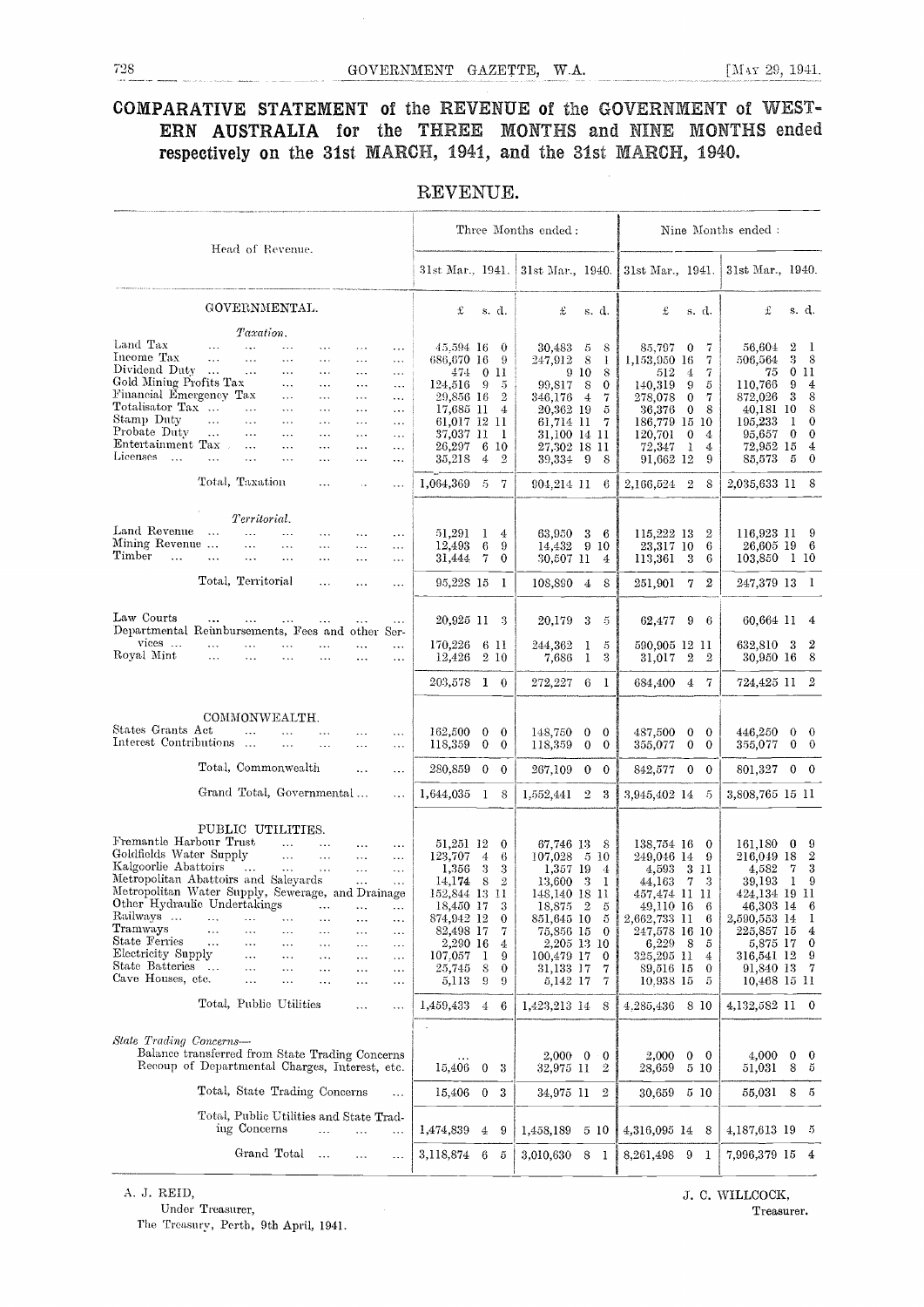## **COMPARATIVE STATEMENT of the EXPENDITURE of the GOVERNMENT of WESTERN AUSTRALIA for the THREE MONTHS and NINE MONTHS ended** respectively on the 31st March, 1941, and the 31st March, 1940.

## **EXPENDITURE.**

|                                                                                                                                              |                                       |                                               |                          |                                       | Three Months ended:                                            |                                                                            | Nine Months ended:                                                   |
|----------------------------------------------------------------------------------------------------------------------------------------------|---------------------------------------|-----------------------------------------------|--------------------------|---------------------------------------|----------------------------------------------------------------|----------------------------------------------------------------------------|----------------------------------------------------------------------|
| Heads of Service.                                                                                                                            |                                       |                                               | 31st Mar., 1941.         |                                       | 31st Mar., 1940.                                               | 31st Mar., 1941.                                                           | 3 ist Mar., 1940.                                                    |
| Special Acts-                                                                                                                                |                                       |                                               | £                        | s. d.                                 | £<br>s. d.                                                     | £<br>s. d.                                                                 | £<br>s. d.                                                           |
| Constitution Acts<br>$\ddotsc$                                                                                                               | $\cdots$                              | $\ldots$                                      | 4,275                    | $\theta$<br>$\theta$<br>9             | 4,275<br>$\theta$<br>0<br>1.002.026<br>$\theta$<br>3           | 12.825<br>$\theta$<br>0<br>3.065,979<br>$\overline{4}$<br>-3               | 13.158<br>7<br>$\theta$<br>3.012.264<br>4<br>$\theta$                |
| Loan Acts—Interest and Sinking Fund<br>Annuities<br>$\ddotsc$<br>$\ddotsc$                                                                   | $\cdots$                              | $\ddotsc$<br>.<br>$\ddotsc$                   | 1,021,913 17<br>62 10    | $\theta$                              | 62<br>$\theta$<br>-10                                          | 187 10<br>$\theta$                                                         | 187<br>-10<br>$\theta$                                               |
| Auditor General<br>$\sim 100$<br>$\cdots$                                                                                                    | $\ddotsc$                             | $\cdots$<br>$\ddotsc$                         | 250                      | $\theta$<br>$\theta$                  | $\Omega$<br>250<br>$\theta$                                    | 750<br>$\theta$<br>$\theta$                                                | $\theta$<br>750<br>-0                                                |
| Commissioner of Railways                                                                                                                     | $\ldots$                              | $\cdots$<br>$\cdots$                          | 500                      | $\theta$<br>$\theta$                  | $\theta$<br>$\theta$<br>.500                                   | 1,500<br>$\theta$<br>$\theta$                                              | $\theta$<br>1,500<br>$\theta$                                        |
| Commonwealth Pensions                                                                                                                        | $\ddots$                              | $\cdots$<br>$\cdots$                          | $\ddotsc$                |                                       | $\ddotsc$<br>925<br>$\Omega$                                   | .                                                                          | 317 11<br>$\theta$<br>$\theta$<br>$\Omega$                           |
| Court of Arbitration<br>$\ddotsc$<br>Dairy Cattle Compensation Act                                                                           | $\ddotsc$                             | $\cdots$<br>$\ddotsc$                         | 990<br>70 18             | $\ddot{+}$<br>1<br>-5                 | 0<br>$\overline{2}$<br>$\tilde{\mathbf{p}}$<br>60              | 2,840<br>$\overline{4}$<br>$\mathbf{I}$<br>3<br>464 15                     | 2.775<br>3 10<br>278                                                 |
| Fire Brigades Act-Contribution                                                                                                               |                                       | $\ldots$<br>$\cdots$<br>$\ddots$<br>$\ddotsc$ | 4.112                    | $\overline{2}$<br>-9                  | 4.241<br>4<br>$\overline{+}$                                   | 12,648<br>8<br>-9                                                          | 3<br>-8<br>12.613                                                    |
| Forests Act-Conservator of Forests                                                                                                           | $\ddotsc$                             | $\ddotsc$                                     | 325                      | $\theta$<br>$\theta$                  | $\theta$<br>325<br>$\theta$                                    | 975<br>$\theta$<br>$\theta$                                                | $\Omega$<br>$\theta$<br>975                                          |
| Forests Act-Transfer from Revenne                                                                                                            |                                       | $\cdots$                                      | 9.327                    | 1<br>$\theta$                         | 17<br>$\tilde{D}$<br>12,714                                    | $\overline{5}$<br>7<br>39.968                                              | $\ddot{2}$<br>35,225<br>-11                                          |
| Judges' Pensions<br>$\ddotsc$<br>Mine Workers' Relief Fund                                                                                   | $\cdots$                              | $\ddotsc$<br>$\cdots$                         | 249.<br>4.963            | 19<br>$\theta$<br>$\overline{2}$<br>9 | 249.<br>-19<br>$\Omega$<br>$\tilde{D}$<br>$\tilde{D}$<br>4,396 | 749 17<br>$\theta$<br>13,930 13<br>5                                       | 4<br>$\frac{4}{3}$<br>583<br>$\overline{4}$<br>13.150<br>$\tilde{J}$ |
| Native Affairs Administration Act                                                                                                            | $\ddotsc$                             | $\cdots$<br>$\ddotsc$<br>$\cdots$<br>$\cdots$ | $\cdots$                 |                                       |                                                                | 10,000<br>$\theta$<br>$^{(1)}$                                             | 10.000<br>$\theta$<br>$\theta$                                       |
| Parliamentary Allowances                                                                                                                     | $\ddotsc$<br>$\ddotsc$                | $\ddotsc$                                     | 12,197 13                | $\mathbf{I}$                          | 12,150<br>$\theta$<br>$\theta$                                 | 36,450<br>$\bigcirc$<br>$\theta$                                           | $36.367$ 15 10                                                       |
| Pensions and Retiring Allowances                                                                                                             |                                       | $\ddotsc$<br>$\ddotsc$                        | 35,198-18                | 7                                     | 3<br>$\Omega$<br>34,148                                        | 103.788 13<br>$\ddot{\phantom{a}}$                                         | $\overline{+}$<br>100,178<br>-11                                     |
| Pensions-State Savings Bank Transfer Act, 1931                                                                                               |                                       |                                               |                          | -8<br>$\overline{2}$                  | 291 11 10                                                      | 390 19 11<br>1.136 13 10                                                   | 6<br>410-15<br>438<br>-8<br>$\theta$                                 |
| Profiteering Prevention Act<br>Public Service Commissioner                                                                                   | $\ddotsc$<br>$\ddotsc$<br>$\ddotsc$   | $\ddotsc$<br>$\ddotsc$<br>$\cdots$            | 318<br>287 11            | $\theta$                              | 287-11<br>$\theta$                                             | 910 11<br>-6                                                               | 6<br>910 11                                                          |
| Royal Mint<br>and the company of the company of                                                                                              | $\ddotsc$                             | $\ldots$<br>$\cdots$                          | 9.500                    | $\theta$<br>$\theta$                  | $\sqrt{0}$<br>7.000<br>$\theta$                                | 22.739<br>$\Omega$<br>$\Omega$                                             | $\theta$<br>20,739<br>$\theta$                                       |
| Stipendiary Magistrates                                                                                                                      | $\sim$                                | $\ddotsc$<br>$\cdots$                         | 1,335 14                 | $\tilde{\mathcal{O}}$                 | 1,445 14 10                                                    | 4.417<br><sup>8</sup><br>$\sqrt{3}$                                        | 4,822 19<br>-1                                                       |
| Superannuation and Family Benefits Act                                                                                                       |                                       | $\ddotsc$                                     | 12,021                   | $\overline{2}$<br>10<br>$\Omega$      | $\ldots$                                                       | 31,874 14<br>6                                                             | $\cdots$                                                             |
| The Agent General Act<br>Tramway Purchase Act                                                                                                | $\mathbf{1}$ .                        | $\ddotsc$<br>$\ddotsc$                        | 1,125<br>206 18          | $\bf{0}$<br>6                         | $\ddotsc$<br>100<br>$0 \quad 0$                                | 1,125<br>$\theta$<br>$\left( \right)$<br>3.206 18<br>-6                    | $\ddotsc$<br>2.350<br>$\theta$<br>$\bigcirc$                         |
| University Building Acts (No.37 of 1930 and No.                                                                                              |                                       |                                               |                          |                                       |                                                                |                                                                            |                                                                      |
| 50 of 1931)<br>and a series of the contract of the<br>University Building Act (No. 4 of 1938), Agri-                                         |                                       | $\cdots$                                      | $\cdots$                 |                                       | $\ddotsc$                                                      | 3.107 12<br>-5<br>630<br>$\theta$<br>$\theta$                              | 3.107 12<br>$\overline{\cdot}$<br>630<br>$\theta$<br>- 0             |
| enltural Buildings<br>$\ddots$<br>University of Western Australia                                                                            | $\ddotsc$                             | $\ddotsc$<br>$\ddotsc$<br>$\cdots$            | 8,675                    | $\theta$<br>$\theta$                  | 8,775<br>$\theta$<br>$\theta$                                  | 26,025<br>$\Omega$<br>- 0                                                  | 26,025<br>$0 \quad 0$                                                |
| Total<br>$\ddotsc$                                                                                                                           | $\cdots$<br>.                         | .                                             | 1,127,907                | $\overline{2}$<br>$\beta$             | 1,094,224<br>$\theta$<br>-3                                    | 3,398,621 11<br>- 0                                                        | 3.299,758<br>$5 - 9$                                                 |
| Legislative Council<br>$\ddotsc$<br>$\cdots$                                                                                                 | $\ddotsc$<br>$\ddotsc$                | $\ddotsc$                                     | 367 10                   | $\overline{2}$                        | -8<br>- 6<br>358                                               | 211<br>1.187                                                               | $1,346-18-10$                                                        |
| Legislative Assembly<br>$\ddotsc$<br>                                                                                                        | $\cdots$<br>$\ddotsc$                 | $\ddotsc$                                     | 628                      | 9<br>$\theta$                         | 658<br>9<br>6                                                  | 2,239 18<br>$\blacksquare$                                                 | 2.263<br>$3 \quad 3$                                                 |
| Joint House Committee<br>.                                                                                                                   | $\cdots$<br>$\cdots$                  | $\cdots$                                      | 974                      | <sub>S</sub><br>-6                    | 916 15 11                                                      | $3,423$ 14<br>$\rightarrow$                                                | $3,520$ 15 1                                                         |
| Joint Printing Committee<br>$\cdots$                                                                                                         | $\cdots$<br>$\cdots$                  | $\cdots$                                      | 1.194 11                 | $\theta$                              | $\overline{2}$<br>$\cdot$ <sup>2</sup><br>1,201                | 3.862 10<br>- 3                                                            | 3,886 17 10                                                          |
| Joint Library Committee<br>.                                                                                                                 | $\ddotsc$<br>$\ddotsc$                | .                                             | $29-19$                  | - 3                                   | 22 16 10                                                       | 220-12<br>$\overline{7}$                                                   | 220 16<br>$\mathbf{1}$                                               |
| Premier-                                                                                                                                     |                                       |                                               |                          |                                       |                                                                |                                                                            |                                                                      |
| Premier's Department<br>                                                                                                                     | $\ldots$<br>                          | $\ddotsc$                                     | $4,230 \quad 8 \quad 11$ |                                       | 3.141<br>S<br>7                                                | 14,510<br>$\cdot$ <sub>5</sub><br>7                                        | 12,945 13<br>7                                                       |
| Governor's Establishment                                                                                                                     | $\ldots$<br>$\cdots$                  | $\sim$ $\sim$ $\sim$                          | 612 11                   | 8<br>7                                | 633<br>6<br>$\theta$<br>$2\,$<br>$\overline{2}$                | $\theta$<br>1.711<br>17<br>$\overline{2}$<br>$\mathbf{1}$                  | 3<br>1,759<br>$\mathbf{I}$<br>5<br>-6                                |
| London Agency<br>$\mathcal{L}_{\mathbf{A}}$ , and $\mathcal{L}_{\mathbf{A}}$ , and $\mathcal{L}_{\mathbf{A}}$<br>Public Service Commissioner | $\ldots$<br>$\cdots$                  | $\ldots$                                      | 1.057 19<br>397 12       | 8                                     | 3.190<br>2<br>386 12                                           | 6,569<br>3<br>1,282<br>$\overline{2}$                                      | 8,067<br>$\tilde{\mathcal{S}}$<br>1.209<br>$\theta$                  |
| Government Motor Car Service                                                                                                                 | $\cdots$<br>$\cdots$<br>$\cdots$      | $\ddotsc$<br>$\ldots$                         | 282 14                   | $\overline{\partial}$                 | $\pm$<br>1.731<br>$^{()}$                                      | Cr. 5-12<br>- 6                                                            | $\overline{2}$<br>3.206<br>-1                                        |
| Printing<br>$\ldots$<br>$\ldots$<br>$\sim 10$                                                                                                | $\ddotsc$<br>$\cdots$                 | $\ldots$                                      | 16,053                   | -9<br>-7                              | -3<br>15,659<br>8                                              | 50,330 10<br>$\overline{2}$                                                | $\overline{2}$<br>50,749<br>7                                        |
| Tourist and Publicity Bureau                                                                                                                 | $\sim$ $\sim$<br>                     | $\ldots$                                      | 1,544                    | -6<br>5                               | 1,416<br>$\overline{4}$<br>-6                                  | 4,468 13<br>$\overline{2}$                                                 | 5,123 19<br>$\Omega$<br>$\theta$                                     |
| Literary and Scientific Grants                                                                                                               | $\sim$<br>$\ddotsc$                   | $\ddotsc$                                     | 2,750                    | $\theta$<br>$\theta$                  | $\theta$<br>2,750<br>$\theta$                                  | 8,275<br>$\theta$<br>$\theta$                                              | 8,275<br>$\theta$                                                    |
| Total<br>                                                                                                                                    | $\ddotsc$<br>$\ddotsc$                |                                               | 26,929                   | $\bf{l}$<br>5                         | 28,908<br>$\frac{9}{4}$<br>$\theta$                            | 87,141 16 10                                                               | -3<br>91.335 15                                                      |
| Treasurer—                                                                                                                                   |                                       |                                               |                          |                                       |                                                                |                                                                            |                                                                      |
| Treasury<br>$\cdots$<br>$\ldots$<br>.                                                                                                        | $\cdots$<br>$\ldots$                  | $\ddotsc$                                     | 8,101 16                 | $\boldsymbol{\Omega}$                 | $\ddot{2}$<br>$6,912$ 18                                       | 24.490 15<br>-8                                                            | 22,362<br>$\ddot{\text{}}$<br>- 1                                    |
| Andit<br>$\ddotsc$<br>$\ddotsc$<br>$\ddotsc$                                                                                                 | $\ddotsc$<br>$\ldots$                 | $\ldots$                                      | $3.489$ 2<br>329 13      | 7<br>2                                | $\cdot$ <sup>2</sup><br>3.703 18<br>$\overline{2}$<br>3,532 19 | 6 11<br>12,106<br>1,368<br>0 11                                            | $12,049$ $18$ 0<br>5,470 16 11                                       |
| Compassionate Allowances<br>Government Stores<br>$\cdots$                                                                                    | $\ldots$<br><br>$\ddotsc$<br>$\ldots$ | $\ldots$<br>$\ddotsc$                         | 4,182                    | 7<br>-9                               | $4,029$ 18<br>$\theta$                                         | $13,242$ 15<br>- 3                                                         | 12,898<br>-9<br>- 4                                                  |
| Taxation<br>$\ddotsc$<br>$\sim$ .<br>$\cdots$                                                                                                | $\ldots$<br>$\ddotsc$                 | $\sim$ $\sim$                                 | 11,371 16                | $\theta$                              | 8,509<br>-4-10                                                 | 36,012<br>-5<br>-3                                                         | 25,355 10 11                                                         |
| Superanmiation Board<br>$\ddotsc$                                                                                                            | $\ldots$<br>$\ddotsc$                 | $\sim$ $\sim$                                 | 1,068                    | -1<br>4                               | 129<br>8<br>$\ddot{+}$                                         | 1,837 15<br>-1                                                             | 559<br>-9<br>-5                                                      |
| Miseellaneous Services<br>$\cdots$                                                                                                           | <br>$\cdots$                          | $\cdots$                                      | 213,677                  | 6<br>$\overline{2}$                   | 199,893<br>-1<br>7                                             | 512,251<br>3 10                                                            | 483,147<br>$\mathbf{1}$<br>-5                                        |
| Total<br>                                                                                                                                    | $\cdots$<br>$\ddotsc$                 | $\ldots$                                      | 242.220                  | $-5$<br>7                             | 226,711 8 3                                                    | 601.309 2 11                                                               | 561,843 10 1                                                         |
| Minister for Forests-<br>Forests<br>$\ddotsc$<br>$\cdots$<br>                                                                                | $\ddotsc$                             | $\cdots$                                      | $7,209$ 6 5              |                                       | $6.445 \quad 6 \quad 8$                                        | $21,182$ $12$ $2$                                                          | $20.940 \quad 6 \quad 9$                                             |
| Minister for Public Works, Water Supplies and                                                                                                |                                       |                                               |                          |                                       |                                                                |                                                                            |                                                                      |
| Employment<br>Publie Works and Buildings                                                                                                     | $\cdots$                              |                                               | 15,647                   | 6<br>-9                               | 16.261 10<br>$\cdot$ <sub>2</sub>                              | 69,315<br>-8<br>-5                                                         | 76,156 8<br>-3                                                       |
| Town Planning<br>$\sim 100$<br>$\cdots$<br>Unemployment Relief and State Labour Bureau                                                       | $\ddotsc$<br>$\ddotsc$<br>$\ddotsc$   | $\ldots$<br>$\ldots$                          | 384 12<br>5,872          | -6<br>7 10                            | 400 12<br>$\overline{5}$<br>15,461 18<br>$\overline{5}$        | $1,207$ 14<br>$\overline{4}$<br>35,627<br>$\overline{2}$<br>$\overline{I}$ | 1,302 10<br>$\theta$<br>56,561 18<br>-4                              |
| Total                                                                                                                                        |                                       | $\ldots$                                      | $21,904$ 7 1             |                                       | $32,124$ 1<br>3                                                | 106,150<br>9 11                                                            | 134,020 16 7                                                         |
| $\ddotsc$                                                                                                                                    | $\cdots$<br>$\cdots$                  |                                               |                          |                                       |                                                                |                                                                            |                                                                      |

 $\overline{\phantom{a}}$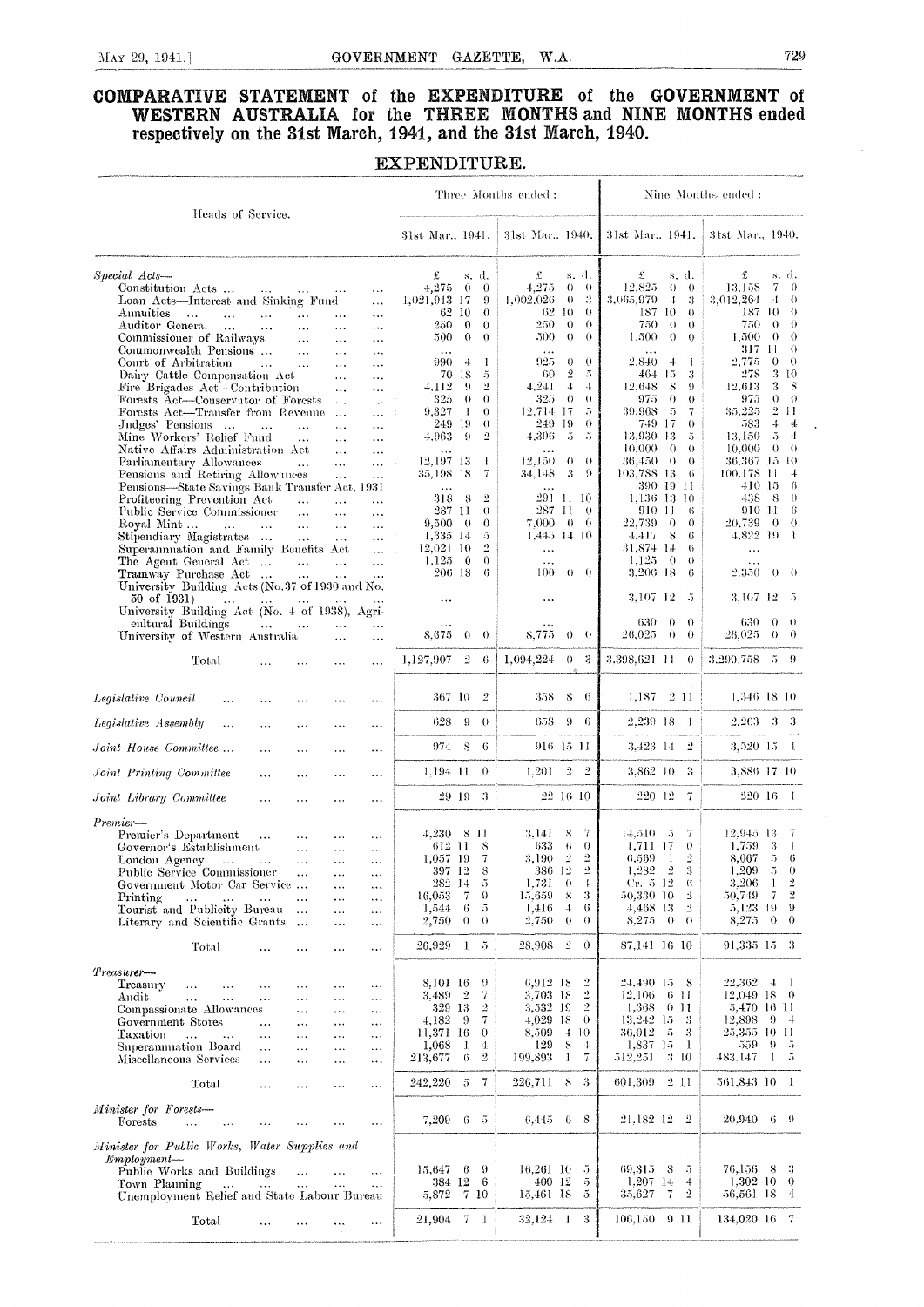## EXPENDITURE-continued.

|                                                                                                                                                                                                                                                                                                                                                                                                                           |                                                                                               |                                                                                                                                                                                       | Three Months ended:                                                                                                                                                                                     | Nine Months ended:                                                                                                                                              |                                                                                                                                                             |
|---------------------------------------------------------------------------------------------------------------------------------------------------------------------------------------------------------------------------------------------------------------------------------------------------------------------------------------------------------------------------------------------------------------------------|-----------------------------------------------------------------------------------------------|---------------------------------------------------------------------------------------------------------------------------------------------------------------------------------------|---------------------------------------------------------------------------------------------------------------------------------------------------------------------------------------------------------|-----------------------------------------------------------------------------------------------------------------------------------------------------------------|-------------------------------------------------------------------------------------------------------------------------------------------------------------|
| Heads of Service.                                                                                                                                                                                                                                                                                                                                                                                                         |                                                                                               | 31st Mar., 1941.                                                                                                                                                                      | 31st Mar., 1940.                                                                                                                                                                                        | 31st Mar., 1941.                                                                                                                                                | 31st Mar., 1940                                                                                                                                             |
| Minister for Lands-<br>Lands and Surveys<br>$\Delta \Delta \Delta$<br>$\ldots$<br>$\ldots$<br>Rural Relief and Farmers' Debts Adjustment                                                                                                                                                                                                                                                                                  | $\ldots$                                                                                      | £<br>s. d.<br>12,722<br>$\overline{2}$<br>-7<br>889 10 5                                                                                                                              | £<br>s. d.<br>12,984<br>$\bf{0}$<br>2<br>$1,162$ 17 8                                                                                                                                                   | £<br>s. d.<br>42,295 10 0<br>3,030 17 11                                                                                                                        | £<br>s. d.<br>42,713<br>-1<br>8<br>$4{,}036$                                                                                                                |
| Total<br>$\cdots$<br>$\ddotsc$<br>$\cdots$                                                                                                                                                                                                                                                                                                                                                                                | $\cdots$                                                                                      | 13,611 13 0                                                                                                                                                                           | 14,146 17 10                                                                                                                                                                                            | 45,326 7 11                                                                                                                                                     | 46,749 9 1                                                                                                                                                  |
| Minister for Agriculture-<br>Agriculture Generally<br>$\ldots$<br>$\ddotsc$<br>$\cdots$<br>College of Agriculture<br>$\ldots$<br>$\ddotsc$<br>$\cdots$                                                                                                                                                                                                                                                                    | $\cdots$<br>$\sim$ $\sim$                                                                     | 21,465 I II<br>3,592 13 1                                                                                                                                                             | 22,605 11 10<br>3,517 13 6                                                                                                                                                                              | 69,451<br>6 11<br>10,625<br>6 8                                                                                                                                 | 70,689 7<br>10,830 4                                                                                                                                        |
| Total<br>$\ddotsc$<br>$\cdots$<br>$\ddotsc$                                                                                                                                                                                                                                                                                                                                                                               | $\ddotsc$                                                                                     | $25,057$ 15 0                                                                                                                                                                         | 26,123 5<br>$\overline{4}$                                                                                                                                                                              | 80,076 13 7                                                                                                                                                     | 81,519 11                                                                                                                                                   |
|                                                                                                                                                                                                                                                                                                                                                                                                                           |                                                                                               |                                                                                                                                                                                       |                                                                                                                                                                                                         |                                                                                                                                                                 |                                                                                                                                                             |
| Minister for Labour and Industrial Development-<br>Labour<br>$\cdots$<br>$\cdots$<br>$\cdots$<br>$\ldots$<br>$\ldots$<br>Factories<br>$\ddotsc$<br>$\ddotsc$<br>$\ddotsc$<br>$\mathcal{L}_{\mathbf{a},\mathbf{b},\mathbf{c}}$<br>$\ldots$<br>Arbitration Court<br>$\mathbf{1}$ .<br>$\sim 10$<br>$\cdots$<br>Conneil of Industrial Development<br>$\cdots$<br>Child Welfare and Ontdoor Relief<br>$\cdots$                | $\ldots$<br>$\ldots$<br>$\ldots$<br>$\ddotsc$<br>$\ldots$                                     | 350 6 10<br>1,583 19<br>$\bf{0}$<br>1,033<br>- 6<br>9<br>868 19<br>8<br>33,152 19<br>3                                                                                                | 321 16<br>-1<br>1,610<br>$\theta$<br>9<br>1,284 13<br>3<br>7<br>813<br>5<br>$\overline{2}$<br>30,709<br>8                                                                                               | 1.095<br>8<br>6<br>5,209 14<br>4<br>4,340<br>$\overline{4}$<br>6<br>$\overline{2}$<br>2,725<br>7<br>102,023 11<br>6                                             | 1,033<br>4<br>$\overline{7}$<br>5,181<br>4,065<br>$\boldsymbol{2}$<br>8<br>2,341<br>98,657<br>-1                                                            |
| Total<br>$\ddotsc$<br>$\ddotsc$<br>$\cdots$                                                                                                                                                                                                                                                                                                                                                                               | $\ldots$                                                                                      | 36,989 11 6                                                                                                                                                                           | $\overline{2}$<br>34,739<br>$\bf{0}$                                                                                                                                                                    | 115,394 1 5                                                                                                                                                     | 111,278 3                                                                                                                                                   |
| Minister for Mines-<br>Mines<br>.<br>$\cdots$                                                                                                                                                                                                                                                                                                                                                                             |                                                                                               | 29,716 18 6                                                                                                                                                                           | 31,687 1 7                                                                                                                                                                                              | 96.259 8 1                                                                                                                                                      | $103,377$ 1 1                                                                                                                                               |
| Minister for Public Health-<br>Medical<br>$\dddotsc$<br>$\cdots$<br>$\ddotsc$<br>$\ddotsc$<br>$\ddotsc$<br>Public Health<br>$\cdots$<br>$\ldots$<br>$\ldots$<br>$\sim$ $\sim$ $\sim$<br>Mental Hospitals and Inebriates<br>$\ddotsc$                                                                                                                                                                                      | $\ddotsc$<br>$\ddotsc$<br>.                                                                   | $10,025$ 0 5<br>10,881 18 11<br>34,316 18 3                                                                                                                                           | 9,428 0 11<br>11,488 16 8<br>31,373 17 11                                                                                                                                                               | 29,668 16<br>4<br>33,109 2<br>7<br>97,344 13<br>$\frac{4}{x}$                                                                                                   | 30,536 18<br>33,946 16<br>93,007 18 10                                                                                                                      |
| Total<br>$\ddotsc$<br>$\ddotsc$<br>$\ddotsc$                                                                                                                                                                                                                                                                                                                                                                              | $\ldots$                                                                                      | 55,223 17<br>-7                                                                                                                                                                       | 52,290 15 6                                                                                                                                                                                             | 160,122 12<br>3                                                                                                                                                 | 157,491 13 :                                                                                                                                                |
| Chief Secretary-<br>Office of Chief Secretary<br>$\sim$ $\sim$<br>$\cdots$<br>Friendly Societies and Registry<br>222<br>Prisons<br>$\cdots$<br>$\cdots$<br>$\ldots$<br>$\cdots$<br>Observatory<br>$\ldots$<br>$\ldots$<br>$\ldots$<br>$\ddotsc$                                                                                                                                                                           | $\ldots$<br>$\cdots$<br>$\cdots$<br>$\cdots$                                                  | 4.913<br>9<br>-9<br>2,963<br>1<br>- 7<br>7,886 5 10<br>394 10<br>3                                                                                                                    | 4,442<br>9<br>8<br>2,919 14<br>-9<br>7,499 14<br>6<br>329<br>$\cdot$ 9<br>3                                                                                                                             | 15,062 7<br>8<br>8,955 16<br>$\bf{0}$<br>25,008 10<br>3<br>1,417 II<br>8                                                                                        | 13,852<br>6<br>9,252<br>$\mathbf 0$<br>21,977<br>$\overline{4}$<br>1,041 17                                                                                 |
| Total<br>$\cdots$<br>$\ddotsc$<br>$\cdots$                                                                                                                                                                                                                                                                                                                                                                                | $\cdots$                                                                                      | $16,157$ 7 5                                                                                                                                                                          | $15,191$ 8<br>$\overline{2}$                                                                                                                                                                            | 50,444 5<br>7                                                                                                                                                   | 8<br>46,123                                                                                                                                                 |
| Minister for Education-<br>Education<br>$\cdots$<br>$\ddotsc$<br>$\cdots$<br>$\cdots$                                                                                                                                                                                                                                                                                                                                     | .                                                                                             | 173,813 15 6                                                                                                                                                                          | 174,377 12 1                                                                                                                                                                                            | 588,910 2<br>4                                                                                                                                                  | $576,060$ l :                                                                                                                                               |
| <b>Minister for Police-</b><br>Police<br>$\ldots$<br>$\ddotsc$<br>$\cdots$<br>$\cdots$                                                                                                                                                                                                                                                                                                                                    | .                                                                                             | 64,268 17 5                                                                                                                                                                           | 61,853<br>$6 -$<br>3                                                                                                                                                                                    | 200,448<br>$0\quad 2$                                                                                                                                           | $194,795$ 6 :                                                                                                                                               |
| <b>Minister</b> for Justice-<br>Crown Law, ete.<br>$\cdots$<br>Licensing<br>$\ddotsc$<br>$\cdots$<br>                                                                                                                                                                                                                                                                                                                     | $\ddotsc$<br>$\ddotsc$                                                                        | 19,901 19<br>3<br>726 II<br>-5                                                                                                                                                        | 19,904 5<br>$\overline{2}$<br>703 14<br>-7                                                                                                                                                              | 61,388<br>-3<br>2<br>2,221 10<br>-1                                                                                                                             | 62,963<br>2<br>- 1<br>2,241<br>9<br>$\mathcal{L}$                                                                                                           |
| Total<br>$\ddotsc$<br>$\cdots$<br>$\ddotsc$                                                                                                                                                                                                                                                                                                                                                                               | $\cdots$                                                                                      | 20,628 10<br>8                                                                                                                                                                        | 20,607 19<br>9                                                                                                                                                                                          | 63,609 13<br>-3                                                                                                                                                 | 65,204 II I                                                                                                                                                 |
| <b>Minister for the North-West-</b><br>Native Affairs<br>$\ldots$<br>$\cdots$<br>$\cdots$<br>Harbour and Light and Jetties<br>$\mathcal{L}_{\mathcal{A},\mathcal{A}}$<br>Fisheries<br>.<br>$\ddotsc$<br>$\cdots$<br>North-West Generally<br>$\ddotsc$<br>$\ddotsc$<br>$\ddotsc$                                                                                                                                           | $\ldots$<br>$\ldots$<br>$\cdots$<br>$\cdots$                                                  | $12,000 \quad 0 \quad 0$<br>6,111 16 11<br>1,707 10<br>- 9<br>$10\,10$<br>-5                                                                                                          | $14,000 \quad 0$<br>$\bf{0}$<br>7,382 12 10<br>$\overline{2}$<br>1,310 18<br>12 18<br>9                                                                                                                 | 28,000 0<br>$\mathbf{0}$<br>20,190 19 0<br>5,237 0 10<br>133 11 10                                                                                              | $29,000 \quad 0 \quad ($<br>20,648 13 10<br>4,469 17 $\{$<br>$17 \t17 \t($                                                                                  |
| Total<br>$\cdots$<br>$\ddotsc$<br>$\cdots$                                                                                                                                                                                                                                                                                                                                                                                | $\ldots$                                                                                      | 19,829 18 1                                                                                                                                                                           | 22,706 9<br>-9                                                                                                                                                                                          | 53,561 11 8                                                                                                                                                     | 54,136 9 0                                                                                                                                                  |
| Public Utilities-<br>Goldfields Water Supply Undertaking<br>Kalgoorlie Abattoirs<br>$\ddots$<br>$\cdots$<br>Metropolitan Abattoirs and Saleyards<br>Metropolitan Water Supply, Sewerage,                                                                                                                                                                                                                                  | $\ldots$<br>$\cdots$<br>$\ldots$<br>and                                                       | 33,579 19<br>3<br>1,318 13<br>$\bf{0}$<br>8,435 11<br>$\bf{0}$                                                                                                                        | 31,428 19 10<br>1,197 17<br>5<br>6,272<br>-6<br>3                                                                                                                                                       | $100,053$ 16<br>8<br>3,763 12<br>9<br>25,566<br>- 7<br>7                                                                                                        | $96,159$ 19 $\leftarrow$<br>3,306 6 10<br>23,902<br>4 <sub>6</sub>                                                                                          |
| Drainage<br>.<br>$\cdots$<br>$\ddotsc$<br>Other Hydraulic Undertakings<br>$\ddotsc$<br>Railways<br>$\ldots$<br>$\ldots$<br>$\ldots$<br>Tramways, Perth Electric<br>$\ddotsc$<br>$\ddotsc$<br>State Ferries<br>$\ldots$<br>$\ddotsc$<br>$\ldots$<br><br>Electricity Supply<br>$\cdots$<br>$\cdots$<br>.<br>State Batteries<br>$\sim$ .<br>$\cdots$<br>$\ldots$<br>$\ldots$<br>Cave House, etc.<br>$\ldots$<br>$\cdots$<br> | $\ldots$<br>$\ddotsc$<br>$\cdots$<br>$\ldots$<br>$\cdots$<br>$\cdots$<br>$\cdots$<br>$\ldots$ | 21,233 1<br>7<br>15,787 10<br>6<br>693,702 13<br>$\bf{0}$<br>68,273<br>- 7<br>$\overline{7}$<br>2,015 II<br>6<br>72,129<br>$\overline{4}$<br>4<br>23,712<br>- 6<br>8<br>4,121 13<br>8 | 22,154 6<br>$\mathbf{0}$<br>8<br>17,065 10<br>697,032 11<br>0<br>64,412<br>$\mathbf{2}$<br>9<br>2,182 16<br>$\overline{4}$<br>3<br>79,760<br>- 1<br>27,987 19 10<br>3,554<br>$\overline{4}$<br>$\theta$ | 72,697 15<br>-9<br>44,724 13<br>7<br>2,056,411 16 10<br>193,442 13<br>$\bf{0}$<br>6,315 6<br>$\mathbf{0}$<br>225,341 13 10<br>81,726 18<br>-8<br>8,591 15<br>-1 | 73,888<br>$\overline{2}$<br>-1<br>47,228 17<br>- 5<br>2,098,994 2 1<br>189,153 13 {<br>6,626 13 IO<br>$2 \epsilon$<br>226,074<br>85,002<br>4<br>7,686 19 11 |
| Total<br>$\cdots$<br>$\ddotsc$<br>$\ddotsc$                                                                                                                                                                                                                                                                                                                                                                               | $\cdots$                                                                                      | 944,309 12<br>- 1                                                                                                                                                                     | 953,048 15 4                                                                                                                                                                                            | 2,818,636 9<br>-9                                                                                                                                               | $2,858,023$ 7 (                                                                                                                                             |
| GRAND TOTAL<br>$\cdots$                                                                                                                                                                                                                                                                                                                                                                                                   | $\ldots$                                                                                      | 2,828,972 17 8                                                                                                                                                                        | 2,798,343 3 1                                                                                                                                                                                           | 8,498,128 16 10                                                                                                                                                 | 8,413,896 10 2                                                                                                                                              |

A. J. REID, J. C. WILLCOCK, Treasurer, Treasurer, Treasurer, Treasurer, Treasurer, Treasurer, Treasurer, Treasurer, Treasurer, Treasurer, Treasurer, Treasurer, Treasurer, Treasurer, Treasurer, Treasurer, Treasurer, Treasur Under Treasurer, Treasurer, Treasurer, Treasurer, Treasurer, Treasurer, Treasurer, Treasurer, Treasurer, Treasurer, Treasurer, Treasurer, Treasurer, Treasurer, Treasurer, Treasurer, Treasurer, Treasurer, Treasurer, Treasur The Treasury. Perth, 9th May, 1941.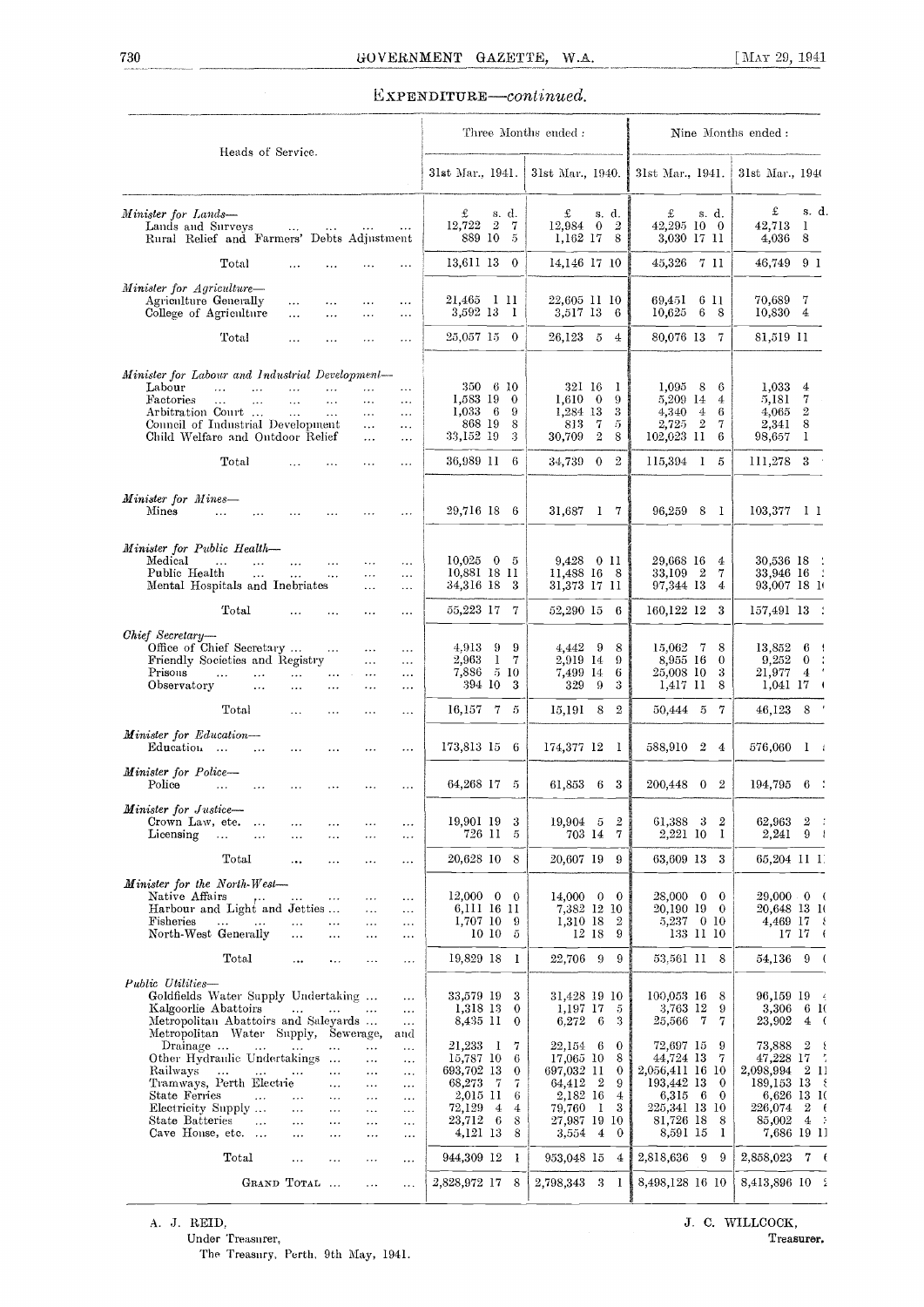|                                                                                                                                                                                                                     | $\boldsymbol{u}$<br>as<br>$Statement$                                                                                                                         | 31st March, 1941.                                                                                                                                                                                                                                                                                                                                                                                                                        |                                                                                                                                                                                                                                         |
|---------------------------------------------------------------------------------------------------------------------------------------------------------------------------------------------------------------------|---------------------------------------------------------------------------------------------------------------------------------------------------------------|------------------------------------------------------------------------------------------------------------------------------------------------------------------------------------------------------------------------------------------------------------------------------------------------------------------------------------------------------------------------------------------------------------------------------------------|-----------------------------------------------------------------------------------------------------------------------------------------------------------------------------------------------------------------------------------------|
| $\vdots$<br>Public Utilities and State Trading Concerns<br>$\vdots$<br>ĵ.<br>$\vdots$<br>1940-41<br>уеат<br>Commonwealth<br>Departmental<br>Revenue for<br>Law Courts<br>Royal Mint<br>Territorial<br>Taxation<br>ු | $\infty \cap \infty$ $\square \cap \infty$<br>∞<br>agrogao<br>14<br>$2,166,524$<br>$251,901$<br>$62,477$<br>$590,905$<br>4,316,095<br>31,017<br>842,577<br>پې | Î<br>ŧ<br>$\vdots$<br>Public Works, Water Supplies and<br>$\vdots$<br>$\frac{1}{2}$<br>$\vdots$<br>$\vdots$<br>$\vdots$<br>÷<br>ŧ<br>÷<br>Expenditure for year 1940-41<br>$\rm{Employment}$<br>$\vdots$<br>$\vdots$<br>$\frac{1}{2}$<br>Forests<br>Lands<br>Parliament House<br>Special Acts<br>for<br>Treasurer<br>Minister<br>Premier<br>$\ddot{\phantom{0}}$<br>$\mathbf{B}\mathbf{y}$                                                | $\Omega$<br>$\mathcal{Q}$<br>⇨<br>$\circ$<br>$\equiv$<br>ರ<br>$\mathbf{e}$<br>$\omega$<br>$\overline{12}$<br>っト<br>$\frac{\infty}{\infty}$<br>w<br>106,150<br>45,326<br>21,182<br>601,309<br>$\frac{10,933}{87,141}$<br>3,398,621<br>ڍپ |
| $\vdots$<br>$\vdots$<br>$\ddot{\cdot}$<br>Io Balance (Deficit)                                                                                                                                                      | ౧<br>┯<br>යා<br>r<br>8,261,498<br>236,630                                                                                                                     | $\vdots$<br>÷<br>Develop-<br>$\frac{1}{2}$<br>Labour and Industrial<br>$\vdots$<br>$\vdots$<br>Public Health<br>$\vdots$<br>Agriculture<br>ment<br>Mines<br>$\ddot{\phantom{0}}$<br>$\ddot{\phantom{0}}$<br>$\ddot{\phantom{0}}$<br>$\ddot{\phantom{0}}$                                                                                                                                                                                 | 10<br>L<br>$\overline{\omega}$ 10<br>$\mathbf{E}$<br>$\infty$<br>80,076<br>115,394<br>96,259<br>160,122                                                                                                                                 |
|                                                                                                                                                                                                                     |                                                                                                                                                               | $\vdots$<br>$\vdots$<br>$\vdots$<br>$\vdots$<br>$\vdots$<br>$\vdots$<br>$\ddot{\ddot{\cdot}}$<br>$\vdots$<br>÷<br>$\vdots$<br>$\vdots$<br>$\vdots$<br>$\vdots$<br>$\ddot{\cdot}$<br>$\vdots$<br>$\vdots$<br>$\vdots$<br>$\vdots$<br>The North-West<br>$\ddot{\ddot{\cdot}}$<br>$\ddot{.}$<br>Education<br>Justice<br>Police<br>į.<br>Public Utilities<br>Chief Secretary<br>Minister for<br>$\ddot{\phantom{0}}$<br>$\ddot{\phantom{0}}$ | $-100 - 401000$<br>౧<br>Ģ<br>$\mathfrak{a}$<br>$\circ$<br>$\mathbf{E}$<br>$\mathbf{I}$<br>2,818,636<br>200,448<br>50,444<br>588,910<br>63,609<br>53,561                                                                                 |
|                                                                                                                                                                                                                     | $\overline{\mathbf{10}}$<br>$\frac{6}{1}$<br>8,498,128                                                                                                        |                                                                                                                                                                                                                                                                                                                                                                                                                                          | $\mathbf{Q}$<br>$\frac{6}{1}$<br>8,498,128                                                                                                                                                                                              |
| l'o Balance Unfunded Deficit 30th March, 1941                                                                                                                                                                       | ග<br>r<br>6,213,941                                                                                                                                           | Accumulated Unfunded Deficit to 30th June,<br>1940<br>$\mathrm{B}\mathrm{y}$                                                                                                                                                                                                                                                                                                                                                             | ⊂<br>5,977,311                                                                                                                                                                                                                          |
|                                                                                                                                                                                                                     | 0<br>r<br>£6,213,941                                                                                                                                          | $\vdots$<br>$\vdots$<br>$\vdots$<br>$\vdots$<br>Deficit (as above)<br>$\ddot{\phantom{0}}$                                                                                                                                                                                                                                                                                                                                               | $\mathbf{C}$<br>යා<br>Ļ<br>Ŀ<br>236,630<br>£6,213,941                                                                                                                                                                                   |
| The Treasury, Perth, 9th May, 1941.<br>Under Treasurer,<br>REID,<br>$\overline{\phantom{a}}$<br>$\mathbf{A}$ .                                                                                                      |                                                                                                                                                               | S<br>$\div$                                                                                                                                                                                                                                                                                                                                                                                                                              | WILLCOCK<br>Treasurer                                                                                                                                                                                                                   |

MAY 29, 1941.]

CONSOLIDATED REVENUE FUND.

GOVERNMENT GAZETTE, W.A.

 $731$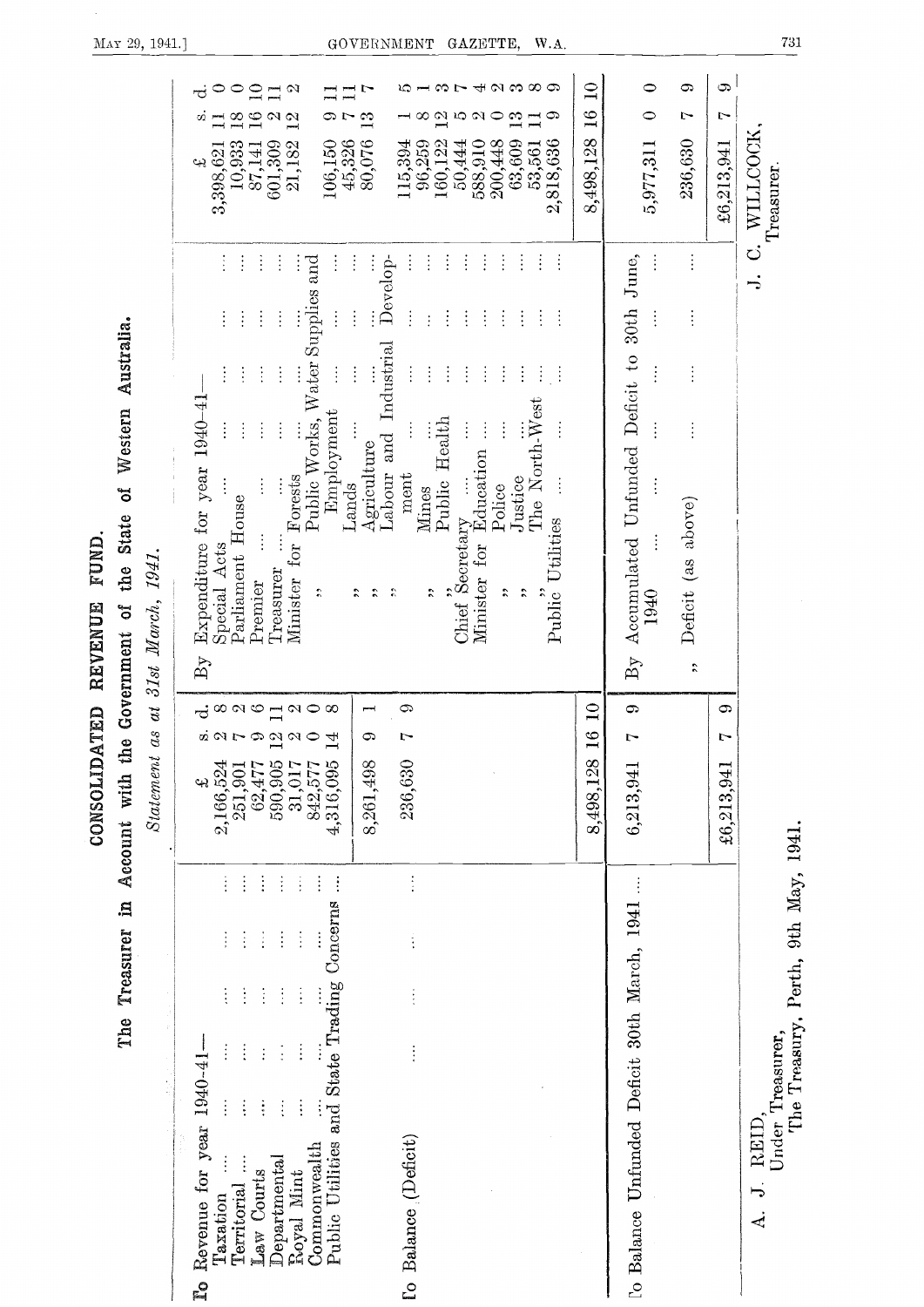|                                                                                     |                           | LIABILITIES.               |                                |                      |                                 |                            |                                 | Assers.                                                                                                                                                                                                                                |                                               |                                              |
|-------------------------------------------------------------------------------------|---------------------------|----------------------------|--------------------------------|----------------------|---------------------------------|----------------------------|---------------------------------|----------------------------------------------------------------------------------------------------------------------------------------------------------------------------------------------------------------------------------------|-----------------------------------------------|----------------------------------------------|
| $\vdots$<br>$\vdots$<br>$\vdots$<br>$\vdots$<br>PUBLIC DEBT                         | $\frac{1}{2}$             | $\vdots$                   | $\vdots$                       | İ                    | $\frac{1}{2}$<br>$\vdots$<br>Щ  | ,507,318<br>$\omega$<br>57 | $\mathfrak{c}$<br>ŧ<br>i.<br>÷  | İ<br>$\frac{1}{2}$<br>ب<br>$\vec{v}$<br>s.<br>$\mathbb{E}_1$<br>÷<br>(پ<br>÷<br>÷<br>İ<br>$\frac{1}{2}$<br>INVESTED IN WORKS AND SERVICES<br>Balance—General Loan Fund                                                                 | 96,613,613<br>893,704<br>إن)<br>$\frac{1}{2}$ | $\vec{r}$<br>÷,<br>$\frac{3}{18}$<br>$\circ$ |
|                                                                                     |                           |                            |                                |                      |                                 | ,507,318<br>297            | ìО,<br>+                        |                                                                                                                                                                                                                                        | £97,507,318                                   | ıο<br>+                                      |
| TO BALANCE GENERAL LOAN FUND                                                        | $\vdots$                  | $\vdots$                   | $\vdots$                       | $\vdots$             | $\vdots$                        | 893,704                    | 4<br>G                          | İ<br>$\frac{1}{2}$<br>$\vdots$<br>$\vdots$<br>÷.<br>İ<br>ADVANCE TO TREASURER (Statement 5)<br>$\vdots$<br>By CONSOLIDATED REVENUE FUND<br>$\ddot{z}$                                                                                  | 337,688<br>6,213,941                          | $\frac{1}{2}$<br>$\frac{1}{2}$<br>Ļ,         |
| ADVANCES TO MEET EXPENDITURE<br>REVENUE LOAN ACTS, 1931-39)<br>$\ddot{\phantom{0}}$ | $\vdots$                  | $\vdots$                   | TENNING REGEIPT OF<br>$\vdots$ | $\vdots$             | $\vdots$                        | ,873,000<br>γĢ             | $\circ$<br>$\ddot{\phantom{0}}$ | STORES ON HAND-<br>$\ddot{\tilde{z}}$                                                                                                                                                                                                  |                                               |                                              |
| RESERVE ACCOUNTS (Statement 1)<br>$\ddot{ }$                                        | j                         |                            |                                |                      | $\vdots$                        | 29,361                     | Φţ                              | $\begin{array}{c} 31{,}157 \\ 98{,}861 \\ 403{,}668 \end{array}$<br>÷<br>÷<br>$\vdots$<br>$\frac{1}{2}$<br>$\vdots$<br>İ<br>$\vdots$<br>$\vdots$<br>Government Printer<br>Government Stores                                            | ဂၢ က တ<br>တေလည                                |                                              |
| SUSPENSE ACCOUNTS (Statement 2)<br>$\ddot{ }$                                       | Í                         |                            |                                |                      | $\vdots$                        | $1,135,424$ 12             | $\bullet$                       | $\vdots$<br>÷<br>Ġ<br>$\vdots$<br>Î<br>Railway Stores                                                                                                                                                                                  | 533,687                                       | 21                                           |
| TRADING CONCERNS (Statement 6)<br>$\ddot{\cdot}$                                    | $\ddot{.}$                | İ                          | $\vdots$                       | $\vdots$             | $\vdots$                        | 48,803 12                  | ¢,                              | 1,279,600<br>1,765,278<br>$\vdots$<br>$\ddot{\cdot}$<br>$\vdots$<br>İ<br>Governmental (Statement 7)<br>TRUST FUND INVESTMENTS-<br>Private (Statement 8)<br>$\ddot{\tilde{z}}$                                                          | $\circledcirc$<br>$\bullet$                   |                                              |
| Governmental (Statement 3)<br>" TRUST FUNDS-                                        |                           |                            |                                |                      | 3,063,145 17                    |                            |                                 | $\vdots$<br>$\frac{1}{2}$<br>$\frac{1}{2}$<br>C <sub>ASH</sub>                                                                                                                                                                         | 3,044,878                                     | ¢                                            |
| $\vdots$<br>Private (Statement 4)                                                   | $\frac{1}{2}$<br>$\vdots$ | $\ddot{\cdot}$<br>$\vdots$ | $\vdots$<br>$\vdots$           | $\vdots$<br>$\vdots$ | $\rightarrow$<br>¢<br>1,911,460 | 1,974,606                  | G<br>$\circ$                    | $\cong$<br>೦<br>r,<br>$\ddot{\circ}$<br>అ<br>$\equiv$<br>32,423<br>223,549<br>1,659,089<br>İ<br>$\vdots$<br>İ<br>$\ddot{.}$<br>Government of W.A. Account<br>$\vdots$<br>$\vdots$<br><b>Eastern States</b><br>$At$ Bank:<br>Trust<br>ċ |                                               |                                              |
|                                                                                     |                           |                            |                                |                      |                                 |                            |                                 | 1,915,062<br>$\frac{1}{2}$<br>÷<br>$\vdots$<br>$\ddot{\cdot}$                                                                                                                                                                          | Ç,<br>ì0                                      |                                              |
|                                                                                     |                           |                            |                                |                      |                                 |                            |                                 | 30,136 12<br>r ro<br>$\begin{array}{cc} 21,906 & 1 \\ 8,230 & 10 \end{array}$<br>$\ddot{\cdot}$<br>$\ddot{\ddot{\cdot}}$<br>÷<br>÷<br>$\ddot{\cdot}$<br>$\vdots$<br>÷<br>İ<br>$\vdots$<br>ĵ.<br>Agent General<br>In Hand               | $\Rightarrow$                                 |                                              |
|                                                                                     |                           |                            |                                |                      |                                 |                            |                                 | ⇔<br>$\circ$<br>32,988 16<br>3.483 7<br>İ<br>$\vdots$<br>İ<br>÷<br>÷<br>$\ddot{\cdot}$<br>Ì.<br>$\vdots$<br>Remittances<br>Less Drafts<br>IN TRANSITU-<br>ż,                                                                           |                                               |                                              |
|                                                                                     |                           |                            |                                |                      |                                 |                            |                                 | 29,505<br>$\vdots$<br>$\vdots$<br>$\vdots$<br>$\vdots$<br>$\vdots$<br>REMITTANCES TO LONDON<br>¢,                                                                                                                                      | $1,974,704850,000$<br>¢<br>¢                  | ∞⇔<br>అ ⇔                                    |
|                                                                                     |                           |                            |                                |                      |                                 | £12,954,899 19             | C)                              |                                                                                                                                                                                                                                        | £12,954,899                                   | ۵ì<br>$\mathbf{e}$                           |
| Under Treasurer,<br>The Treasury, 3rd April, 1941.<br>A. J. REID,                   |                           |                            |                                |                      |                                 |                            |                                 |                                                                                                                                                                                                                                        | J. C. WILLCOCK,                               | Treasurer.                                   |

BALANCE SHEET of the Government of Western Australia as at 31st March, 1941.

 $\sim 10^{11}$ 

732

#### GOVERNMENT GAZETTE.  $W.A$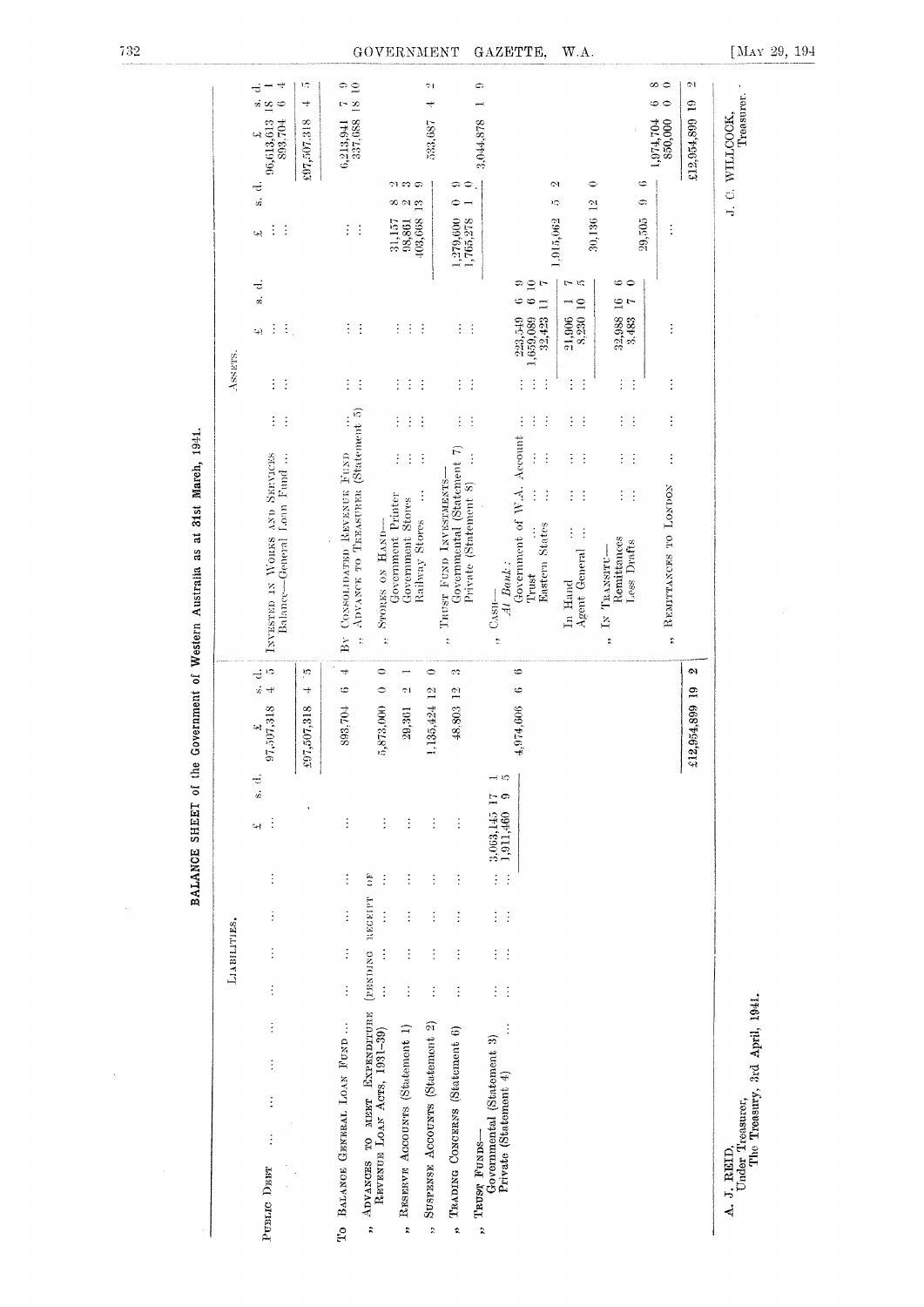## TOTAL TRANSACTIONS of TREASURY ACCOUNTS from 1st JANUARY, 4941. and BALANCE as a 31st MARCH, 1941.

|                                                                                                                                                            | Balance as at 31st<br>December, 1940.                        | Debit.                                                 | Credit.                                          | Balance as at 31st<br>March, 1941.                     |
|------------------------------------------------------------------------------------------------------------------------------------------------------------|--------------------------------------------------------------|--------------------------------------------------------|--------------------------------------------------|--------------------------------------------------------|
|                                                                                                                                                            | STATEMENT No. 1.                                             |                                                        |                                                  |                                                        |
|                                                                                                                                                            | RESERVE ACCOUNTS. †                                          |                                                        |                                                  |                                                        |
| Assistance to Gold Mining Industry<br>$\cdots$<br>$\ddotsc$<br>Dredge "Sir Wm. Mathews"<br>$\cdots$<br>$\ddotsc$<br>.<br>Railway Timber Mills Reserve Fund | £<br>s. d.<br>680 6 11<br>14,463 19 11                       | £<br>s. d.<br>$\ddotsc$                                | £<br>s. d.<br>18 18 1<br>$\cdots$                | £<br>s. d.<br>699<br>- 5<br>- 0<br>14,463 19 11        |
| $\cdots$<br>$\cdots$                                                                                                                                       | $14,274$ 7 6                                                 | 76 10 4                                                | $\ddotsc$                                        | 14,197 17 2                                            |
| Total, Reserve<br>$\ddotsc$<br>$\ddotsc$<br>.                                                                                                              | 29,418 14 4                                                  | 76 10 4                                                | 18 18 1                                          | 29,361 2 1                                             |
|                                                                                                                                                            | STATEMENT No. 2.<br>SUSPENSE ACCOUNTS. †                     |                                                        |                                                  |                                                        |
| Agricultural Bank-Interest in Suspense<br>$\cdots$                                                                                                         | 26,296 4<br>8                                                | 8,444 8<br>-8                                          | 172,800 8<br>$\overline{2}$                      | 190,652<br>$\Omega$<br>$\overline{4}$                  |
| Crown Law<br><b>Contract Contract Contract</b><br>$\sim$ .<br>$\sim 100$ and $\sim 100$<br>$\ldots$<br>$\ddotsc$                                           | $4,034$ 2<br>$\overline{7}$                                  | 10.320 14<br>-6                                        | 10.022 13<br>6                                   | 3,736<br>-1<br>7                                       |
| Crown Law—Advance<br>$\ldots$<br>$\ddotsc$<br>$\ddotsc$<br>$\cdots$                                                                                        | 1,591 19 2                                                   | 2,689<br>$\overline{2}$<br>-1                          | $4,302 \quad 4$<br>4                             | 3.205<br>$\mathbf{I}$<br>-5                            |
| Departmental Receipts in Suspense<br>$\ddotsc$<br>$\ddotsc$<br>Dishonoured Cheques<br><b>Contractor</b><br>$\ldots$<br>$\sim$ $\sim$                       | 22,148 18 11                                                 | 3<br>147,133<br>3<br>2,461<br>$\overline{2}$<br>-3     | 131,136 12<br>8<br>2,461 2<br>- 3                | 6.152<br>8<br>$\overline{4}$                           |
| $\ldots$<br>Expenditure in Suspense<br>$\cdots$<br>$\ldots$<br>$\ldots$                                                                                    |                                                              |                                                        | 80,413 19 11                                     | $\sim$ $\sim$<br>$\cdots$                              |
| Government Stores Adjustment<br>$\cdots$<br>$\ldots$<br>$\cdots$                                                                                           | 3<br>105<br>-5                                               | 5 19 10                                                |                                                  | 99<br>3<br>-7                                          |
| Interest on Stock Treasury Bills, etc.<br>$\ddotsc$<br>$\ddotsc$                                                                                           | 244,527<br>- 9<br>-5                                         | 349,567<br>8<br>-9                                     | 866,368<br>$\theta$<br>$\theta$                  | 761,328<br>$\Omega$<br>8                               |
| London Salaries<br>$\sim 10^{-1}$<br>$\sim 100$<br>$\cdots$<br>$\cdots$<br>$\cdots$                                                                        | 2,203 12<br>$\bf{0}$                                         | 1,392 5<br>$\sqrt{5}$                                  | $\sqrt{2}$<br>1,889<br>$\mathbf 7$               | 2,700<br>$\overline{2}$<br>-9                          |
| Other Ores-Advances Suspense<br>$\ldots$<br>$\ddotsc$<br>$\ddot{\phantom{a}}$<br>Plant Hire<br>$\mathbf{r}$ and $\mathbf{r}$<br>$\sim 100$<br>$\sim$       | 1.003<br>8<br>9<br>7,849<br>3<br>3                           | .<br>9,980 15<br>-9                                    | 9.702<br>$\mathbf{I}$                            | 1,003<br>8<br>9                                        |
| $\ddotsc$<br>$\cdots$<br>$\ddotsc$<br>Plant Suspense<br>$\sim$ . $\sim$<br>$\sim$<br>$\ddotsc$<br>$\ddotsc$<br>$\cdots$                                    | 51,624<br>3<br>$\boldsymbol{2}$                              | 2,489 13<br>-1                                         | -5<br>6<br>4,098<br>3                            | 7,570 8 11<br>53,232 16<br>4                           |
| Plant Suspense Reserve<br>$\ddotsc$<br>$\cdots$<br>$\ddotsc$<br>$\ddotsc$                                                                                  | 6,003 17<br>5                                                | $\overline{2}$<br>3.261 10                             | $3{,}019$<br>- 7-11                              | 5,761 15<br>$\overline{2}$                             |
| Public Works—Unclaimed Wages<br>$\cdots$<br>$\ddotsc$                                                                                                      | 1,677 19<br>8                                                | 5,596 11<br>$\Omega$                                   | 6.012 15 2                                       | $2,094$ 3<br>1                                         |
| Purchase of Stock Suspense<br>$\ddots$<br>$\ldots$<br>$\cdots$                                                                                             | 4,367 12<br>$\theta$                                         | 246<br>- 7<br>7                                        | 895 9 10                                         | 5,016 14<br>3                                          |
| Railways-Expenditure Advance<br>$\ddotsc$<br>$\cdots$                                                                                                      | 8<br>36.127<br>6                                             | - 6<br>904,595<br>-11                                  | 950,368<br>$-4$<br>-7                            | 81,900 6<br>$\mathbf{2}$                               |
| Railways-Payments in Suspense<br>$\ldots$<br>$\ddotsc$<br>Railways—Private Works and Sales                                                                 | -1<br>8<br>1,708                                             | 635 12<br>-5                                           | 664 12<br>-3                                     | 1,737<br>$\mathbf{I}$<br>6                             |
| $\ddots$<br>$\ddotsc$<br>Railway Stores-Adjustment<br>$\sim 100$<br>$\ddotsc$<br>$\cdots$                                                                  | 298<br>- 5<br>3<br>9<br>3,282 16                             | 2,329<br>$\overline{7}$<br>3                           | 2,322<br>- 5<br>$\overline{4}$<br>1,236 16<br>-7 | 291<br>- 3<br>$\overline{4}$                           |
| Railway Stores—Depreciation Suspense<br>$\cdots$                                                                                                           | 500<br>$\mathbf{0}$<br>$\theta$                              | $\ddotsc$<br>$\ddotsc$                                 | 250<br>$\overline{0}$<br>$\theta$                | 4,519 13<br>$\overline{4}$<br>750<br>$\mathbf{0}$<br>0 |
| South African Contingents' Relief Fund<br>$\cdots$                                                                                                         | $\boldsymbol{2}$<br>20<br>-1                                 | 13<br>$\theta$<br>$\theta$                             | $\ddotsc$                                        | $\tau$<br>$\overline{2}$<br>$\mathbf{I}$               |
| State Taxation Advance<br>$\ddotsc$<br>$\ddotsc$                                                                                                           | $*1.041$<br>$\overline{4}$<br>4                              | 355<br>8<br>-8                                         | 1.406<br>$\overline{0}$<br>- 8                   | 9<br>$\overline{7}$<br>8                               |
| Stud Stock<br><b>Section Contract</b><br>aasta tallista<br>$\ddotsc$                                                                                       | 8<br>$\overline{2}$<br>3,497                                 | $\cdots$                                               | 8 11<br>10                                       | 3,507 17<br>- 1                                        |
| Water Supply-Unclaimed Wages and Sundry<br>Creditors<br><b>Contract Contract</b><br>$\sim$ 100 $\mu$                                                       |                                                              |                                                        |                                                  |                                                        |
| $\ddotsc$<br>$\ddotsc$                                                                                                                                     | 152 11 9                                                     | 45 15 10                                               | 42<br>$9\quad 6$                                 | $149-5$<br>- 5                                         |
| Total, Suspense<br>$\cdots$<br>$\ldots$<br>$\cdots$                                                                                                        | 337,565 4<br>$\overline{4}$                                  | 1,451,563 14 2                                         | 2,249,423 1 10                                   | 1,135,424 12 0                                         |
|                                                                                                                                                            | STATEMENT No. 3.                                             |                                                        |                                                  |                                                        |
|                                                                                                                                                            | GOVERNMENTAL TRUST. †                                        |                                                        |                                                  |                                                        |
| Agricultural Bank<br><b>Carl Command</b><br>$\cdots$<br>$\cdots$<br>$\ddotsc$                                                                              | 428,600 16<br>$\theta$                                       | 117,591<br>$\overline{2}$<br>-8                        | 78,213 13 5                                      | 389,223 6 9                                            |
| Agricultural Land Purchase<br>$\cdots$<br>$\ddotsc$<br>$\ldots$                                                                                            | 13,252 17<br>- 5                                             | $\overline{4}$<br>19,880<br>6                          | 20,466 18 10                                     | 13,839 11<br>-9                                        |
| Bunbury Harbour Board<br>$\sim$ 100 $\pm$<br>$\ddotsc$<br>$\ddots$<br>                                                                                     | $3,645$ 6<br>$\overline{2}$                                  | 4,778<br>$\bf{0}$<br>-7                                | $4,420$ 0 3                                      | 3,287 5 10                                             |
| Bunbury—Bulk Handling<br>$\sim 100$<br>$\ddotsc$<br>$\ldots$<br>$\cdots$                                                                                   | 566 4 6                                                      | 941 11<br>-8                                           | 1,704 11 11                                      | $1,329$ 4<br>-9                                        |
| Charcoal Production<br>$\ddotsc$<br>$\ddotsc$<br>$\ddotsc$<br>$\ddotsc$<br>Child Welfare                                                                   | *515 12 11                                                   | 378<br>$\overline{7}$<br>3                             | 447<br>66                                        | *446 13<br>8                                           |
| $\ddotsc$<br>$\ddotsc$<br>$\ddotsc$<br>$\ddotsc$<br>Commissioner—Natives' Medical Fund<br>$\sim$<br>$\ddotsc$                                              | 1.371<br>$\overline{0}$<br>- 7<br>2,051 13<br>$\overline{0}$ | 761 14<br>5<br>$\lambda$<br>977<br>$\overline{0}$<br>5 | 958 14 11<br>256<br>$\bf{0}$<br>$\overline{0}$   | 1,568<br>$\mathbf{1}$<br>-1<br>1,330 12<br>$\tau$      |
| Commonwealth and State-Local Public Works,                                                                                                                 |                                                              |                                                        |                                                  |                                                        |
| 12/1936<br>$\mathbf{a}$<br>$\sim$ $\sim$<br>$\ddotsc$<br>$\ddotsc$<br>$\ddotsc$<br>.                                                                       | 15,497 10<br>$\bf{0}$                                        | 896<br>9<br>$\overline{0}$                             | 3,325<br>$\theta$<br>$\theta$                    | $17,926$ 1<br>$\theta$                                 |
| Commonwealth Grants-                                                                                                                                       |                                                              |                                                        |                                                  |                                                        |
| Assistance to Distressed Farmers<br>$\cdots$<br>$\ddotsc$                                                                                                  | 2,672 13<br>3                                                | $8,464$ 5<br>7                                         | 20.021 2<br>$\theta$                             | 14,229<br>-9<br>8                                      |
| Assistance to Metalliferous Mining<br>$\ldots$<br>$\ddotsc$                                                                                                | 8<br>$3,060 \quad 3$                                         | 190 16<br>3                                            | 327 18<br>- 7                                    | $3,197$ 6<br>$\theta$                                  |

| 12/1936<br>$\cdots$<br>$\sim$ $\sim$<br><br>$\cdots$<br>$\cdots$                                 | $15,497$ 10 0                    | 896<br>9 <sup>1</sup><br>$\Omega$ | 3,325<br>$0 \quad 0$                 | $17,926$ 1 0                              |
|--------------------------------------------------------------------------------------------------|----------------------------------|-----------------------------------|--------------------------------------|-------------------------------------------|
| Commonwealth Grants-                                                                             |                                  |                                   |                                      |                                           |
| Assistance to Distressed Farmers<br>$\cdots$<br>$\cdots$                                         | 2,672 13<br>3                    | $8,464$ 5<br>7                    | $\overline{2}$<br>20,021<br>$\theta$ | 14,229<br>-9<br>8                         |
| Assistance to Metalliferous Mining<br>$\cdots$<br>$\cdots$                                       | 3,060<br>3<br>8                  | 190 16                            | 327 18                               | 3,197<br>- 6<br>$\theta$                  |
| Banana Growing<br>$\cdots$<br>$\cdots$<br>$\cdots$                                               | 191 19 10                        | 111 18<br>-9                      | 550 17<br>3                          | 630 18<br>$\overline{4}$                  |
| Die Back Investigation<br>$\cdots$<br>$\cdots$<br>$\cdots$                                       | $\tilde{\mathbf{h}}$<br>205<br>7 | 38<br>9<br>4                      | 303 10<br>$\theta$                   | 470<br>- 8                                |
| Drought Relief, 1940 (acreage basis)<br>$\cdots$                                                 | $\cdots$                         | 16,276<br>6<br>8                  | 200,000<br>$\theta$<br>$\Omega$      | 183,723 13                                |
| Drought Relief<br>$\sim$ $\sim$<br>$\cdots$<br>$\cdots$<br>$\cdots$                              | $\cdots$                         | 93,723<br>8<br>$\mathbf{1}$       | 253,839<br>4<br>$\Omega$             | 160,116 2<br>$\overline{4}$               |
| Goldmining Encouragement<br>$\cdots$<br>$\cdots$<br>$\cdots$                                     | 91.169 18 10                     | 6,464 14                          | 5.<br>672                            | 85,377<br>-911                            |
| Relief to Primary Producers, 1937-38<br>$\cdots$                                                 | 6 15<br>$\Omega$                 |                                   | $\cdots$                             | $6\,15$<br>- 0                            |
| Relief to Primary Producers, 1938-39<br>$\cdots$                                                 | 7,268 10<br>0                    | 81 10 0                           | $\cdots$                             | 7,187<br>$\theta$<br>$\theta$             |
| Rural Relief<br>$\cdots$<br>$\cdots$<br>$\cdots$<br>$\cdots$<br>$\cdots$                         | 24,697 18                        | 13,707<br>7 <sup>3</sup>          | $\overline{2}$<br>7 11               | 10,992 18 10                              |
| Rural Relief No. 2<br>$\sim 10^{-1}$<br>$\cdot \cdot \cdot$<br>$\cdots$<br>$\cdots$              | 511 13 11                        | $\cdots$                          | 7,781<br>$\overline{0}$<br>-5        | 8,292 14<br>4                             |
| Wheat Growers<br>$\sim$ 100 $\sim$<br>$\cdots$<br>$\cdots$<br>$\cdots$<br>$\cdots$               | 5,552<br>3<br>-7                 | 253 14 10                         | 4 17<br>2                            | 5,303 9<br>7                              |
| Wheat Bounty<br>$\cdots$<br>$\cdots$<br>$\cdots$<br>$\cdots$                                     | 1,444 13<br>8                    | 3<br>8<br>5                       | $\cdots$                             | 1,439 10<br>$\Omega$                      |
| Youth Employment<br>$\sim 10$<br>$\cdots$<br>$\cdots$<br>$\cdots$                                | 7<br>990                         | 16<br>272<br>$\overline{4}$       | $\cdots$                             | 717 11                                    |
| Dairy Cattle-Compensation<br>$\ddotsc$<br>$\cdots$<br>$\cdots$                                   | 3<br>679 16                      | 216<br>5<br>$\Omega$              | 362 17<br>7                          | 826<br>- 8<br>-10                         |
| Dairy Produce Improvements<br>$\ddotsc$<br>$\cdots$<br>$\cdots$                                  | 1.199<br>-19<br>8                | $322\,$<br>3 10                   | 623<br>6<br>4                        | 1,501<br>$\overline{2}$<br>$\overline{2}$ |
| Education Department-Travelling Library<br>$\cdots$                                              | 85<br>011                        | 75<br>8                           | $\cdots$                             | 9 12 10                                   |
| Education Endowment<br>$\mathbf{r}$<br><b>Contract Contract Contract</b><br>$\cdots$<br>$\cdots$ | $\overline{2}$<br>8<br>370       | 35<br>12<br>-6                    | 51 19<br>-6                          | 386 15 2                                  |
| Electric Power Station Extension-Suspense<br>$\cdots$                                            | 7<br>5<br>3,393                  | 3,558<br>3                        | 164 15                               | $\cdots$                                  |
| Forests-Improvements and Reforestation<br>$\cdots$                                               | 101,749 14 11                    | 15,427<br>$\mathbf 0$             | 11,042                               | 97,364 15<br>2                            |
| Forests—Sandalwood …<br>$\ddotsc$<br>$\cdots$<br>$\cdots$<br>$\cdots$                            | 372 15<br>-6                     | 3<br>$\overline{4}$<br>$\Omega$   |                                      | 369 11<br>6                               |
| Fremantle Harbour Trust<br>$\cdots$<br><br>$\cdots$                                              | 3,280<br>2<br>4                  | 121,574<br>6<br>8                 | 119,350 14 10                        | $1,056$ 10<br>-6                          |
| Fremantle Harbour Trust Replacement<br>$\cdots$<br>$\cdots$                                      | 102,231<br>$\Omega$<br>6         | $\cdots$                          | $1,369$ 15 0                         | 103,600 15<br>-6                          |
| Fremantle Technical School<br>$\ddots$<br><br>$\cdots$                                           | $\mathbf{1}$<br>42<br>$\theta$   | $\cdots$                          |                                      | 42 11<br>$\Omega$                         |
| Fruit Fly Eradication<br>and the company of the company<br>$\sim$<br>$\cdots$                    | 1,977 11 10                      | 821<br>5<br>2                     | 3<br>504 13                          | 1,660 19 11                               |
| Hospital Building and Equipment<br>$\cdots$<br>$\cdots$                                          | 5,238<br>3<br>5                  | 3,903 17<br>-8                    | 4,324<br>$7\phantom{.0}$<br>4        | 5,658 13 1                                |
|                                                                                                  |                                  |                                   |                                      |                                           |
| Carried forward<br><br>$\cdots$                                                                  | 822,862 15<br>3                  | 431,732<br>3<br>-7                | 731,089 19<br>- 3                    | 1,122,220 12<br>-5                        |
|                                                                                                  |                                  |                                   |                                      |                                           |

\* Debit. † Credit.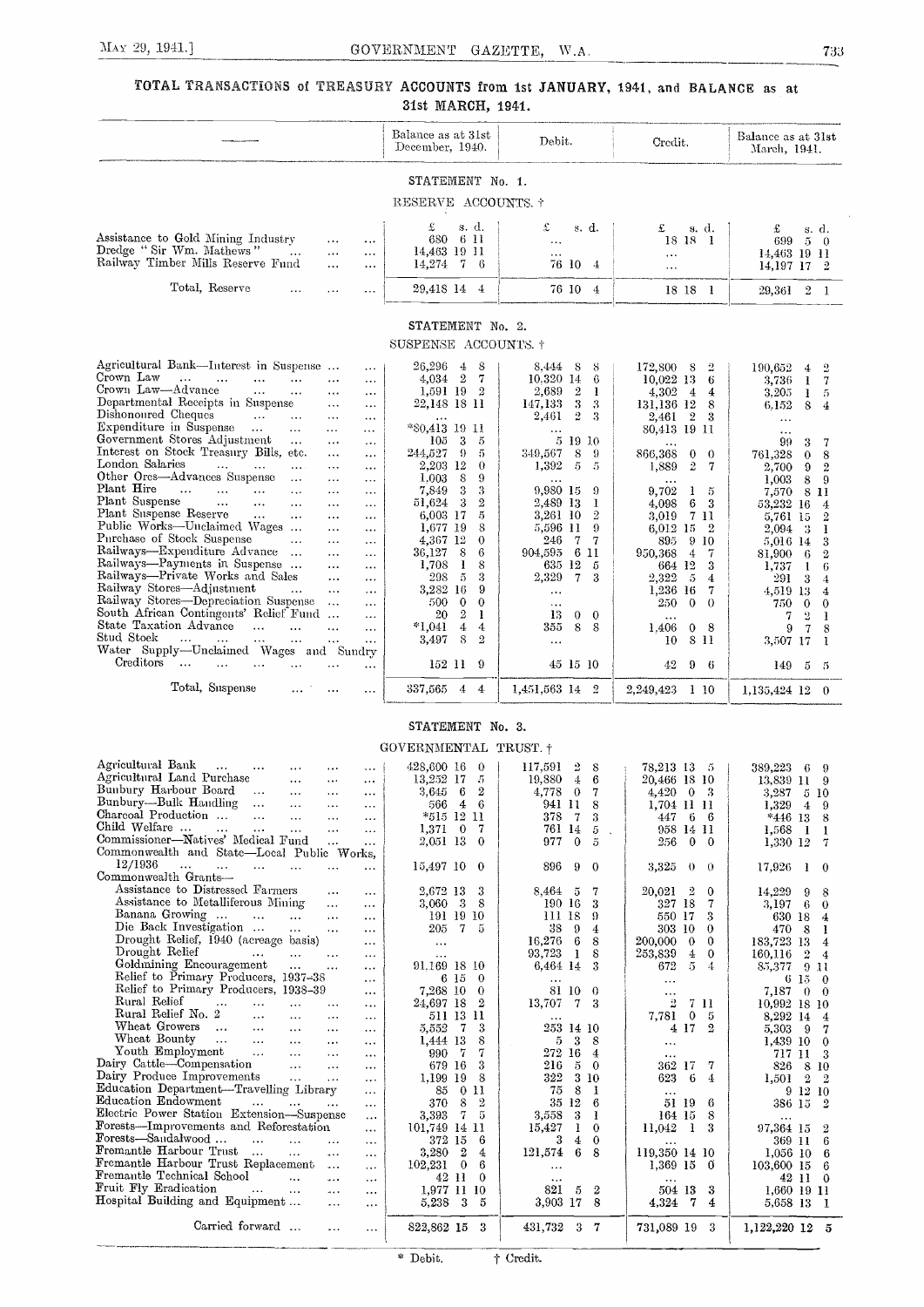## GOVERNMENT GAZETTE. W.A.

[MAY 29,  $194$ ]

## ${\tt TRANSACTIONS\;\;OF\;\;TREASURY\;\; ACCOUNTS—continued.}$

|                                                                                                                                                                                                                                      | Balance as at 31st<br>December.<br>1940. | Debit.       | $\alpha$ redit. | Balance as at 31:<br>March. 1941. |
|--------------------------------------------------------------------------------------------------------------------------------------------------------------------------------------------------------------------------------------|------------------------------------------|--------------|-----------------|-----------------------------------|
| <b>COMPARTMENT ARTISTS AND A CONSTRUCT OF A STATE OF A STATE OF A STATE AND A REPORT OF A STATE OF A STATE OF A STATE OF A STATE OF A STATE OF A STATE OF A STATE OF A STATE OF A STATE OF A STATE OF A STATE OF A STATE OF A ST</b> |                                          |              |                 |                                   |
|                                                                                                                                                                                                                                      | No.<br><b>STATEMENT</b>                  | 3—continued. |                 |                                   |

GOVERNMENTAL TRUST  $†$ -continued.

|                                                                                                     | £<br>s. d.                    | £<br>s. d.                                                       | £<br>s. d.                              | £<br>s. d.                        |
|-----------------------------------------------------------------------------------------------------|-------------------------------|------------------------------------------------------------------|-----------------------------------------|-----------------------------------|
| Brought forward<br>$\ddotsc$<br>$\ldots$                                                            | 822.862 15                    | 3<br>431,732<br>3<br>$\overline{7}$                              | 731,089 19 3                            | 1,122,220 12<br>- 5               |
| Hospital Fund Contributions<br>$\ddotsc$<br>$\ldots$<br>$\ldots$                                    | 672 10                        | $\theta$<br>97.190 17<br>-9                                      | 103,301 11 11                           | $4 \t2$<br>6.783                  |
| Hospital Fund Grant for Erection of New Perth                                                       |                               |                                                                  |                                         |                                   |
| Hospital Building<br>$\ddotsc$<br>$\ldots$<br>$\ddotsc$<br>$\cdots$                                 | 99,465 19<br>$-4$             | $\overline{2}$<br>33.256<br>-8                                   | 5 13<br>- 9                             | 66,215<br>4 11                    |
| Insurance-                                                                                          |                               |                                                                  |                                         |                                   |
| Assurance Fund<br>$\cdots$<br>$\dddotsc$<br>$\dots$<br>$\ddotsc$                                    | 27.992<br>0 11                | .                                                                | 209 16 11                               | 28,201 17 10                      |
| Government Fire and Marine Insurance<br>$\cdots$                                                    | 6<br>65,862                   | -5<br>1.136<br>-9<br>6                                           | 2.642 17<br>6                           | 67,368 17<br>$\overline{2}$       |
| Government Workers' Compensation<br>$\ldots$                                                        | 3<br>56,834                   | 5<br>16,341 10<br>$\overline{4}$                                 | 8<br>3<br>26.776                        | 1<br>$\overline{4}$<br>67,269     |
| Public Buildings<br>$\mathbf{1}$<br>$\ddotsc$<br>$\ddotsc$<br>$\ddotsc$                             | 19.359<br>$\overline{4}$      | 203<br>-1<br>-1<br>$\overline{5}$                                | 525<br>$\theta$<br>$\theta$             | $\overline{2}$<br>8<br>19,681     |
| Railway Accident and Fire Insurance Fund                                                            | 9<br>139,058                  | $\overline{\mathfrak{O}}$<br>$\overline{2}$<br>2.185<br>$\theta$ | 3<br>5.391<br>-1                        | 142,264 12<br>$\overline{4}$      |
| Sheriffs' Assurance Fund<br>$\ddotsc$<br>$\ddotsc$<br>$\cdots$                                      | 5<br>5.208                    | -6                                                               | 28 15<br>$\tilde{D}$                    | 5,237<br>011                      |
| State Insurance<br>$\overline{\phantom{a}}$<br>$\sim 100$<br>$\dots$<br>$\cdots$<br>$\ddotsc$       | 627.845 14 10                 | 134,915 17<br>- 1                                                | 179,312<br>6<br>$\overline{7}$          | 672,242<br>$\overline{4}$<br>$-4$ |
| Kalgoorlie Metallurgical Laboratory<br>$\ddotsc$<br>$\cdots$                                        | 117 10                        | 3<br>14 13 11                                                    | $\cdot$                                 | $102 \; 16$<br>$\overline{4}$     |
| Metropolitan Markets<br>and the contract of the con-<br>$\ldots$<br>$\ldots$                        | 4,114 12                      | $\Omega$<br>6,229<br>$\overline{7}$<br>$\theta$                  | 4,921<br>$\overline{2}$<br>8            | 2,806<br>8<br>$\mathbf 5$         |
| Metropolitan Milk Board<br>$\cdots$<br>$\ddotsc$<br>$\ddotsc$<br>$\ldots$                           | 9<br>1,411                    | $\theta$<br>1.535 12<br>-1                                       | 2.632 11<br>$\mathbf{1}$                | 8<br>$\overline{0}$<br>2,508      |
| Metropolitan Milk Board—Reserve<br>$\ldots$<br>$\cdots$                                             | 6<br>19.702                   | $\theta$                                                         |                                         | 6<br>$\theta$<br>19,702           |
| Mines Department—Deposits<br>$\ldots$<br>$\cdots$<br>$\ddotsc$                                      | 175<br>$\theta$               | $\theta$<br>15<br>$\theta$<br>$\theta$                           | 50<br>$\theta$<br>$\theta$              | 210<br>$\sim 0$<br>$\overline{0}$ |
| Mining Leases—Royalty<br>$\cdots$<br>$\ldots$<br>$\cdots$<br>                                       | $\overline{2}$<br>600         | $\bf{0}$<br>77<br>$\theta$<br>$\overline{4}$                     | 27 10<br>3                              | 550 11 11                         |
| Native Affairs Administration<br>$\ldots$<br>$\cdots$<br>$\ldots$                                   | L<br>6.451                    | 8<br>16.909 13<br>-9                                             | 24,905 12<br>9                          | -8<br>14.447<br>$\theta$          |
| Perth Hospital<br>$\sim$ $\sim$ $\sim$ $\sim$ $\sim$ $\sim$ $\sim$<br>$\ldots$<br>$\ldots$<br>      | -3<br>42,219                  | 9                                                                |                                         | 3<br>42,219<br>- 9                |
| Public Buildings-Suspense<br>$\ddotsc$<br>$\cdots$<br>$\cdots$                                      | 31,990 14                     | 6,279 17<br>-3                                                   | 42 12<br>-6                             | 910<br>25.753                     |
| Public Debt—Sinking Fund<br>$\cdots$<br>$\cdots$<br>$\cdots$                                        | 303,976 11                    | $\bf{l}$                                                         |                                         | 303.976 11<br>- 1                 |
| Public Works-Works and Sales<br>$\ldots$<br>$\cdots$                                                | $1.142$ 12                    | 1<br>$\overline{2}$<br>1,452<br>-7                               | 1,336<br>$4 \quad 3$                    | -9<br>$1,026$ 13                  |
| Railway Rolling Stock-Suspense<br>$\ddotsc$<br>.                                                    | 8.260 16                      | 9<br>2,038<br>-1<br>3                                            | $\ddotsc$                               | - 6<br>6.22215                    |
| Roads-                                                                                              |                               |                                                                  |                                         |                                   |
| Federal Aid Roads (New Agreement)<br>$\ldots$                                                       | 122,360 16                    | $\theta$<br>114,581 19<br>$\theta$                               | 126,452<br>$\theta$<br>-6               | 134,230 17<br>- 6                 |
| Federal Aid Roads (New Agreement and other                                                          |                               |                                                                  |                                         |                                   |
| Works)<br>and the contract of the con-<br>$\ldots$<br>$\cdots$<br>$\ddotsc$                         | 53,666<br>- 7                 | 8<br>8.566 16<br>-4                                              | 27,699 17 10                            | $\overline{2}$<br>72.799<br>-9    |
| Main Roads<br>$\sim$ $\sim$ $\sim$<br>$\sim$ $\sim$<br>$\cdots$<br>$\cdots$<br>$\cdots$             | 23,528 17                     | 1<br>14,766<br>-9<br>$\theta$                                    | 14,666<br>-9<br>-1                      | $\overline{2}$<br>23.428 17       |
| Main Roads-Contributions<br>$\ldots$<br>$\ldots$<br>$\ldots$                                        | 26,546<br>$\bf{0}$            | 1<br>8.900<br>$\theta$<br>$\theta$                               | 13,733 11<br>8                          | 9<br>31,379 11                    |
| Metropolitan Traffic<br>$\mathbf{r}$<br>$\ddotsc$<br>$\cdots$<br>$\sim$ $\sim$ $\sim$               | 11.725<br>8                   | 6<br>74,701 10<br>-6                                             | 65,453<br>$\bf{0}$<br>5                 | - 5<br>2.476 18                   |
| Settlers' Sick and Clothing Fund<br>$\ldots$<br>$\sim$ $\sim$ $\sim$<br>$\cdots$                    | 19 17                         | 9<br>16 17 11                                                    | 250<br>$\theta$<br>$\bf{0}$             | 252 19 10                         |
| State Brickworks—Depreciation<br>$\ddotsc$<br>$\cdots$<br>$\cdots$                                  | 12,725<br>$\overline{0}$      | 6<br>$\ddotsc$                                                   | $\overline{2}$<br>$\overline{2}$<br>154 | 12,879<br>$\overline{2}$<br>-8    |
| State Gardens Board<br>$\mathbf{r}$<br>$\cdots$<br>$\sim$ $\sim$<br>                                | 622 10                        | 9<br>1,229<br>-8<br>-9                                           | 899 12<br>6                             | 292 14<br>- 6                     |
| Technical School Typewriters<br>$\ldots$<br>$\cdots$<br>$\ldots$                                    | $\overline{2}$<br>262         | 6<br>3<br>12<br>$\theta$                                         | $\bf{0}$<br>151<br>$\theta$             | 400 19<br>6                       |
| Tobacco Investigation<br>$\mathbf{r}$<br>$\ddotsc$<br>$\ddotsc$<br>$\cdots$                         | 384 16                        | 8<br>$\overline{2}$<br>814<br>$\tilde{D}$                        | 512 10<br>6                             | -9<br>83<br>$\overline{4}$        |
| Tourist Bureau<br>$\sim$<br>$\dddotsc$<br>$\cdots$<br>$\sim$ $\sim$ $\sim$<br>.                     | 5,541<br>$\overline{4}$       | 7<br>9.972<br>7<br>-10                                           | 7.968 13<br>$\overline{2}$              | $\overline{2}$<br>7<br>3.537      |
| Traniways Purchase Act<br>$\cdots$<br>$\cdots$<br>$\ldots$ .<br>$\cdots$                            | $\overline{2}$<br>3,055       | 9<br>3,262<br>1<br>3                                             | 206 18<br>6                             |                                   |
| Tramways—Suspense<br>$\ddotsc$<br>$\ddotsc$<br>$\ldots$<br>$\cdots$                                 | 8<br>21,504                   | 8<br>6<br>1,723<br>$\theta$                                      | 1,719 11<br>8                           | 21,500 14 4                       |
| Transport Co-ordination Fund<br>$\cdots$<br>$\ddotsc$<br>$\cdots$                                   | 9,739 15                      | 1<br>6.923<br>-18<br>3                                           | 10,786 16 11                            | 13.602 13<br>- 9                  |
| Vermin Act-                                                                                         |                               |                                                                  |                                         |                                   |
| Gascoyne Vermin District<br>$\ddotsc$<br>$\ddotsc$<br>$\cdots$                                      | 1.125 18                      | 7<br>4<br>1,121–11                                               | 499 14<br>-3                            | 504<br>$\bf{0}$                   |
| Vermin Act<br>$\mathbf{r}$ and $\mathbf{r}$ and $\mathbf{r}$<br>$\ddotsc$<br>$\ddotsc$<br>$\ddotsc$ | 9.921 18                      | $\overline{2}$<br>3.947 14<br>$\overline{5}$                     | 6.997 10<br>$\overline{4}$              | 12,971 14<br>- 1                  |
| Wire Netting-                                                                                       |                               |                                                                  |                                         |                                   |
| Advance Repayments, No. 1<br>$\cdots$<br>$\ddotsc$<br>$\ddotsc$                                     | 773-15                        | 9<br>773 15<br>9                                                 | 842<br>9<br>$\theta$                    | 842<br>-9<br>- 0                  |
| Advance Repayments, No. 2<br>$\sim$<br>$\sim 10^{-1}$<br>$\ddotsc$                                  | $1,120$ 13                    | 3<br>10.154<br>4<br>$\overline{4}$                               | 9.033 11<br>$\mathbf{I}$                |                                   |
| Commonwealth-Wire Netting<br>$\ddotsc$<br>$\ddotsc$                                                 | 6,267 13<br>$\mathbf{I}$      |                                                                  |                                         | 6,267 13<br>- 1                   |
| Workers' Homes Board—McNess Housing<br>$\mathbf{r}$                                                 | 18,762 13                     | $\theta$<br>4,019 19<br>- 5                                      | 575 15 0                                | 15,318<br>- 7<br>8                |
| McNess Housing Reserve                                                                              | 30,332 10                     | 9<br>96 13 10                                                    | $\ddotsc$                               | 30,235 16 11                      |
| Receipts in Suspense                                                                                | 3,641<br>7                    | 5<br>32,754<br>7<br>-9                                           | 34,695 16<br>-1                         | 5,582 15<br>- 9                   |
| Workers' Homes Fund<br>$\ddotsc$<br>$\sim$                                                          | 69,282<br>1                   | $\overline{2}$<br>44.026 10 11                                   | 32,291 14<br>- 7                        | 57,547<br>4 10                    |
|                                                                                                     |                               |                                                                  |                                         |                                   |
| Total, Governmental Trust<br>$\ldots$                                                               | 2,718.234 8<br>$\overline{7}$ | 1,093,878 12 11                                                  | $1,438,790$ 1<br>$\tilde{\mathcal{D}}$  | 3.063.145 17 1                    |

## STATEMENT No. 4.<br>PRIVATE TRUST. †

| Army Training<br>$\cdots$                                                  | $\cdots$ |                | 89 13          | $\overline{4}$ | 40         | $\theta$       | -3             | $\cdots$                      |                | 49 13 1      |                |
|----------------------------------------------------------------------------|----------|----------------|----------------|----------------|------------|----------------|----------------|-------------------------------|----------------|--------------|----------------|
| Clerk of Courts<br>$\mathbf{1}$<br>$\cdots$<br>$\cdots$<br>$\cdots$        | $\cdots$ | 7,443 2        |                | 8              | 38,298 19  |                |                | 39,024 14<br>3                | 8.168 17 4     |              |                |
| Charitable Institutions<br>$\ddotsc$<br>.<br>$\cdots$                      | $\cdots$ | 2,357 10       |                | 9              | 1,374      | $\overline{4}$ | 6              | 1.215<br>4                    | 2,198          |              | 7 <sub>7</sub> |
| Commissioner of Native Affairs<br>$\cdots$<br>$\ddotsc$                    | $\cdots$ | 741 12         |                | 8              | 758 10     |                | $\overline{4}$ | 712<br>$\tilde{D}$<br>9       | 695            |              | 8 1            |
| Commonwealth Defence Training-R.A.A.F.                                     | $\cdots$ | 501            |                | 7 11           | 905        | 8              |                | 1,275<br>$\bf{0}$<br>$\theta$ | 870            | 19 10        |                |
| Commonwealth Income Tax-Stamp Sales                                        | $\cdots$ | $\cdots$       |                |                | 78,603     | 7.             | 9              | 87,581 13<br>9                | 8,978          |              | $6\quad 0$     |
| Commonwealth Training Factory Board-Wages                                  |          |                |                |                |            |                |                |                               |                |              |                |
| of Trainees<br><b>Address Contract</b><br>$\cdots$<br>$\cdots$<br>$\cdots$ | $\cdots$ | $\cdots$       |                |                | $2{,}590$  | 5              | 3              | 2,590,5<br>3                  | $\cdots$       |              |                |
| Commonwealth Training Factory Board-Training                               |          | 947            | 3.             | $\tau$         | 833        | $\overline{4}$ | 3              | 1,750<br>$\bf{0}$<br>$\theta$ | $1,863$ 19     |              | $\mathbf 4$    |
| Commonwealth Defence Works<br>$\cdots$<br>$\cdots$                         | $\cdots$ | $*36,402$      | 8              | 7              | 39,071     | $\overline{2}$ | 6              | 53,283 19<br>6                | $*22,189$ 11   |              | -7             |
| Curator of Intestate Estates<br>$\cdots$<br>$\cdots$                       | $\cdots$ | 49,022         | $\overline{4}$ | $\Omega$       | 11,436 17  |                |                | 5,376<br>-9<br>9              | 42,961 16 2    |              |                |
| Deposits-                                                                  |          |                |                |                |            |                |                |                               |                |              |                |
| Contractors' Deposits<br>$\cdots$<br>                                      |          | 33,772         | -5             | 6              | $6,273$ 13 |                | $\theta$       | 5,236<br>$\overline{4}$<br>-0 | 32,734 16 6    |              |                |
| Deposits on Land Application<br>$\ddotsc$                                  | $\cdots$ | 5.037          | 7              | 9              | 2,524      |                | -511           | 1,319 18 10                   | 3,833          | $\mathbf{0}$ | -8             |
| Griffen Coal Mining Co., Ltd.<br>$\ddotsc$                                 | $\cdots$ | 250            | $\theta$       | $\Omega$       | 3          | $\overline{2}$ | 6              | 2<br>3<br>6                   | 250            |              | $0 \quad 0$    |
| Railway Traffic Deposits<br>$\mathbf{r}$<br>$\cdots$                       |          | 70,043 12      |                | $\overline{4}$ | 1,272      | 6              | - 9            | 1,290 17<br>6                 | 70,062         |              | 3 <sub>1</sub> |
| Students' Deposits:                                                        |          |                |                |                |            |                |                |                               |                |              |                |
| Muresk College<br>$\cdots$<br>$\cdots$<br>$\cdots$                         | $\cdots$ | 155            | 3              | $\overline{2}$ | 3.         |                | $0 \quad 0$    | 18<br>$\theta$<br>0           | 170            |              | 3 <sup>2</sup> |
| Narrogin School of Agriculture<br>$\cdots$                                 | $\cdots$ | 222            | $\bf{0}$       | 0              | $\ddotsc$  |                |                | 99<br>$\bf{0}$<br>0           | 321            |              | $0 \quad 0$    |
| School of Mines, Kalgoorlie<br>$\cdots$                                    | $\cdots$ | $\overline{2}$ | $\theta$       | $\Omega$       | $\cdots$   |                |                | 45<br>$\Omega$<br>$\Omega$    | 47             | 0            | $\theta$       |
| School of Mines, Wiluna<br>$\sim$<br>$\cdots$                              | $\cdots$ |                | 0              | $\Omega$       | $\cdots$   |                |                | 0<br>$\Omega$                 | $\overline{2}$ | ∩            | - 0            |
| Federal Income Tax-Departmental Collections                                |          | $\cdots$       |                |                | 29,664     | $\tau$         | - 6            | 46,598 18 10                  | 16,934 11      |              | $\overline{4}$ |
| W.A. Timber Export Association<br>$\cdots$                                 | $\cdots$ | 814            | 7              | 7              | $\cdots$   |                |                | $\cdots$                      | 814            | 7            |                |
| Whaling Act, 1937<br>$\sim$<br>.                                           | $\cdots$ | 50             | $\bf{0}$       | $\Omega$       | $\cdots$   |                |                | $\cdots$                      | 50             |              | $0\quad 0$     |
|                                                                            |          |                |                |                |            |                |                |                               |                |              |                |
| Carried forward                                                            | $\cdots$ | 135,048        | $\overline{2}$ | 8              | 213,652 15 |                | - 9            | 247,421 11<br>3               | 168,816 18 2   |              |                |
|                                                                            |          |                |                |                |            |                |                |                               |                |              |                |
|                                                                            |          |                |                |                |            |                |                |                               |                |              |                |

 $\hspace{0.1cm}^*$  Debit.

 $\dagger$  Credit.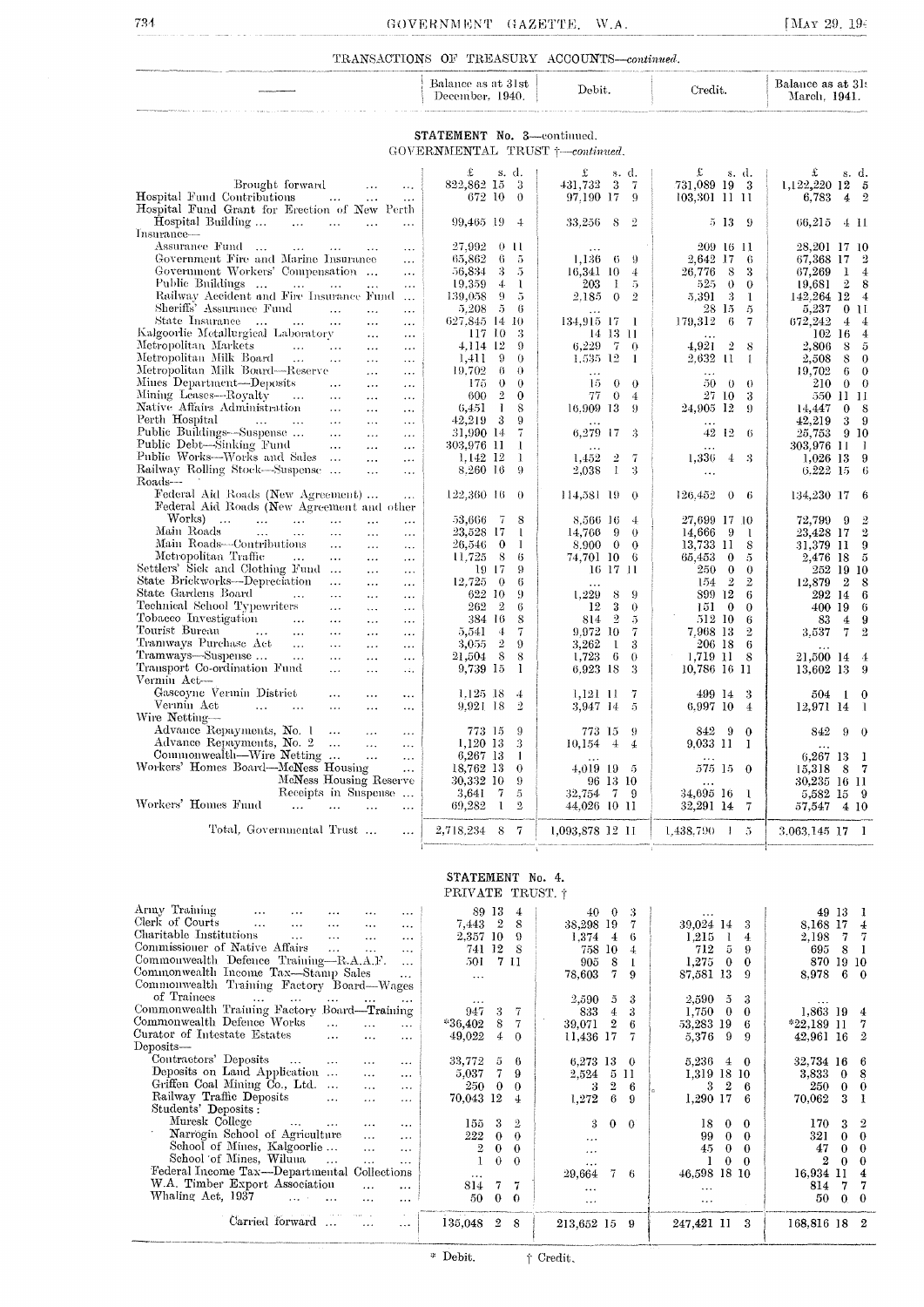## ${\tt TRANSACTIONS\;\; OF\;\;TREASURY\;\; ACCOUNTS—continued.}$

|                                                                                                                                           | Balance as at 31st<br>December. 1940.                       | Debit.                              | Credit.                                                                          | Balance as at 31st<br>March, 1941.            |
|-------------------------------------------------------------------------------------------------------------------------------------------|-------------------------------------------------------------|-------------------------------------|----------------------------------------------------------------------------------|-----------------------------------------------|
|                                                                                                                                           | STATEMENT No. 4-continued.                                  |                                     |                                                                                  |                                               |
|                                                                                                                                           | PRIVATE TRUST+-continued.                                   |                                     |                                                                                  |                                               |
|                                                                                                                                           | £<br>s. d.                                                  | £<br>s. d.                          | s. d.<br>£                                                                       | s. d.<br>£                                    |
| Brought forward<br>$\ddotsc$<br>$\ddotsc$                                                                                                 | 2 <sub>8</sub><br>155,048                                   | 213,652 15 9                        | 247,421 11 3                                                                     | 168,816 18<br>- 2                             |
| Geraldton Hospital—McKellar Estate<br>$\ddotsc$<br>$\ddotsc$                                                                              | -9-10<br>935                                                | 10<br>7<br>$\overline{D}$           | $\ddotsc$                                                                        | 925<br>$\overline{2}$<br>-5                   |
| Rush Bequest<br>$\ddotsc$<br>$\cdots$<br>Rush Bequest Income<br>$\ddotsc$                                                                 | 3.684 7<br>-8<br>19 10<br>- 6                               | 40<br>-S<br>- 8                     | 27120                                                                            | 3.684 7<br>- 8<br>6 13 10                     |
| Kalgoorlie Hospital-G. C. W. Robinson Bequest                                                                                             | 3.226 17 10                                                 | $\ddotsc$                           | $\theta$<br>$\theta$<br>9                                                        | 3.235 17 10                                   |
| Kalgoorlie Hospital—John Stevenson Bequest<br>$\cdots$<br>Insurance-                                                                      | $\ldots$                                                    | $\ddotsc$                           | $\theta$<br>$\theta$<br>500                                                      | 500<br>$\theta$<br>$\bar{z}$<br>$\Omega$      |
| Insurance Companies Act, 1918<br>$\ddotsc$                                                                                                | $201,010$ 0<br>$\theta$                                     | $\cdots$                            | $\ddotsc$                                                                        | 201,010<br>$\theta$<br>$\Omega$               |
| Life Assurance Companies Act<br>$\ddotsc$<br>$\ddotsc$                                                                                    | $126,609$ 0<br>-3                                           |                                     |                                                                                  | $126,609$ 0<br>3                              |
| Life Assurance Fund<br>$\mathbf{r}$ and $\mathbf{r}$ are all $\mathbf{r}$<br>$\ldots$<br>$\cdots$                                         | 919 18<br>-9                                                | 8 H<br>44                           | 33<br>6<br>$-4$                                                                  | $\overline{2}$<br>908 16                      |
| Police Beuefit Fund Distribution<br>$\ddotsc$<br>$\cdots$                                                                                 | 17,669 11<br>7                                              | $\ddotsc$                           | $\ddotsc$                                                                        | 7<br>17,669 11                                |
| Railway Employees' Death Benefit Fund<br>$\ddotsc$                                                                                        | 122.768 19<br>$\frac{1}{2}$                                 | 10.072<br>7<br>-6                   | 8.636<br>-8<br>-5                                                                | 121.333<br>$\theta$<br>3                      |
| Railway Servants' Benefit Fund<br>$\sim$ .<br>$\ddotsc$                                                                                   | 1,748<br>$\overline{7}$<br>-3                               | 56<br>$\theta$<br>$\theta$          | 75 13<br>$\mathbf{6}$                                                            | 1.768<br>$\mathbf{0}$<br>9                    |
| W.A.G.R. Provident Fund<br>$\cdots$<br>$\ldots$<br>$\cdots$<br>Water Supply Provident Fund                                                | 4.490 19<br>$\tilde{\mathcal{D}}$<br>220 19<br>$\mathbf{6}$ | 310<br>4.013<br>103 12<br>- 6       | $\mathbf{r}$<br>3.134-13<br>152 10<br>3                                          | $3.612 \quad 8$<br>9<br>269 17<br>3           |
| $\cdots$<br>$\cdots$<br>Workers' Compensation Act, 1924<br>$\ddots$<br>$\ddotsc$                                                          | $\theta$<br>55.150<br>$\theta$                              | $\ddotsc$                           | 5,000<br>$\theta$<br>$\theta$                                                    | 60.150<br>$\theta$<br>$\mathbf{0}$            |
| Interstate Destitute Persons<br>$\ddot{\phantom{a}}$<br>$\ldots$<br>$\ddotsc$                                                             | $\overline{7}$<br>98<br>$\perp$                             | $\frac{9}{2}$<br>909.<br>$\theta$   | 6<br>898<br>-6                                                                   | 6<br>-87<br>$\mathbf{I}$                      |
| Iron Ore Assays<br>$\sim 100$<br>$\cdots$<br>$\cdots$                                                                                     | 680<br>$\theta$<br>$\overline{4}$                           | 254 19<br>$\overline{\overline{t}}$ | $\cdots$                                                                         | 425<br>$\mathbf{0}$<br>9                      |
| Iron Ore Survey, No. 1 Account, Yampi<br>$\ddotsc$                                                                                        | 210<br>2.449                                                | 2.117 14<br>$\overline{2}$          | $\ddotsc$                                                                        | 331 8<br>8                                    |
| Irou Ore Deposits, Survey No. 2<br>$\ldots$<br>$\ddotsc$                                                                                  | 438 10<br>$\Omega$                                          |                                     | $\ddotsc$                                                                        | 438 10<br>$\theta$                            |
| Local Authorities-                                                                                                                        |                                                             |                                     |                                                                                  |                                               |
| Municipal Loan Sinking Fund<br>$\ddotsc$<br>$\ddotsc$                                                                                     | 623.511<br>$\theta$<br>-8                                   | 5.217 14 8                          | 18.058<br>-6<br>-1                                                               | 636,351 12<br>-1                              |
| Road Board Current<br>$\sim$<br>$\ddotsc$<br>$\ddotsc$                                                                                    | 17,907 14<br>$\overline{2}$<br>160,347<br>-9                | 38.333 16 10                        | 39,020 15<br>$\theta$                                                            | 18,594 12<br>$\bf{4}$<br>$\boldsymbol{2}$     |
| Road Board Sinking Fund<br>$\sim$<br>$\sim$ $\sim$<br>$\ldots$<br>Water Board Sinking Fund<br>$\sim$<br>$\ldots$<br>$\ddotsc$             | $\mathbf{I}$<br>3.121<br>$\overline{2}$<br>$\theta$         | 601 19 0<br>$\ddotsc$               | 2.281<br>$\Omega$<br>$\tilde{D}$<br>$\mathbf{2}$<br>31<br>$\tilde{\mathfrak{g}}$ | 162,026 12<br>3,152<br>$\frac{4}{5}$<br>5     |
| Mental Hospital Patients' Comforts and Private                                                                                            |                                                             |                                     |                                                                                  |                                               |
| $\operatorname{Cash}$<br>$\sim$ $\sim$<br>$\ddotsc$<br>$\cdots$<br>$\ldots$<br>$\sim$ $\sim$<br>$\ddotsc$                                 | 488<br><sup>1</sup><br>$\overline{I}$                       | 6 <sub>1</sub><br>417               | 373 19 0                                                                         | 444 14<br>- 6                                 |
| Migration-                                                                                                                                |                                                             |                                     |                                                                                  |                                               |
| Overseas Settlement Committee Advance<br>$\ddotsc$                                                                                        | 8 14 11                                                     |                                     | $\ddotsc$                                                                        | 8 14 11                                       |
| Official Receiver in Bankruptcy<br>$\mathbf{1}$ .<br>$\ldots$<br>$\ddotsc$                                                                | 972<br>- 6<br>- 1                                           | 49 14<br>$\theta$                   | -3<br>8<br>$\mathbf{1}$                                                          | 930 13 4                                      |
| Official Trustee<br>$\cdots$<br>$\ldots$<br>$\mathbf{1}$<br>$\ddotsc$<br>$\ddotsc$                                                        | 1.905 11<br>$\downarrow$                                    | 6.075 15<br>$\tilde{\mathcal{D}}$   | 5.090<br>-8-11                                                                   | $920 \quad 410$                               |
| Old Men's Home Entertainment Fund<br>$\sim$<br>$\cdots$                                                                                   | 62<br>- 8<br>$\theta$                                       | $\mathbf{A}$                        |                                                                                  | 62 8<br>$\mathbf 0$                           |
| Prisoners' Private Cash<br>$\ddotsc$<br>$\ddotsc$<br>$\sim$ . $\sim$<br>$\ddotsc$                                                         | 127<br>$\theta$<br>$\overline{9}$<br>$1,342$ 10<br>7        | 249<br>$3 - 8$<br>2 10              | 311 19<br>-6<br>3                                                                | 189 16<br>-7<br>$\theta$                      |
| Purchase of Tailings<br>$\ddotsc$<br>$\ddotsc$<br>$\ddotsc$<br>$\ddotsc$<br>Registrar Supreme Court<br>$\ldots$<br>$\ddotsc$<br>$\ddotsc$ | 1.559<br>$\theta$<br>8                                      | 15.960<br>890<br>9<br>-9            | 22.983 13<br>7 10<br>1.028                                                       | 8,366<br>$\mathbf{1}$<br>1,696 18<br>$\Omega$ |
| Scholarships-                                                                                                                             |                                                             |                                     |                                                                                  |                                               |
| Coats and Clarke Needlework<br>$\ddotsc$<br>$\ddotsc$<br>$\ddotsc$                                                                        | 25<br>$\theta$<br>$\theta$                                  | 25<br>$\theta$<br>$\theta$          | $\ddot{2}$<br>$9$ $11$                                                           | $\cdot$<br>9 11                               |
| Coombe<br>$\mathbf{A}$<br>$\sim$ $\sim$<br>$\sim$ $\sim$<br>$\lambda$ and<br>$\ddotsc$<br>$\ldots$                                        | 70<br>8<br>8                                                |                                     | $\ddotsc$                                                                        | 70 8 8                                        |
| Shell<br>$\ddotsc$<br>$\ddotsc$<br>$\ddotsc$<br>$\ldots$<br>$\cdots$<br>$\ddotsc$                                                         | $220^\circ$<br>$\theta$<br>$\mathbf{0}$                     | 32 10<br>$\theta$                   | 100<br>$\theta$<br>$\Omega$                                                      | 287 10<br>$\Omega$                            |
| Sheriff<br>$\ldots$<br>$\sim 10$<br>$\ddots$<br>$\ddotsc$<br>$\ddotsc$<br>$\ddotsc$                                                       | 68 11<br>-8                                                 | $*52$ 13<br>-8                      | 151<br>$\mathbf{I}$<br>$\theta$                                                  | 166 19<br>$\Omega$                            |
| Shipping Master<br>$\mathbf{1}$ .<br>$\sim$ . $\sim$<br>$\cdots$<br>$\cdots$<br>$\ddotsc$                                                 | $-4, 10$<br>64                                              |                                     |                                                                                  | 64<br>-4 10                                   |
| Sundry Creditors<br>$\sim$ 100 $\pm$<br>$\cdots$<br>$\cdots$<br>$\ddotsc$<br>$\ddotsc$                                                    | 25.313 11<br>$\theta$                                       | 19,039<br>-8<br>-6                  | 18,380<br>-7<br>3                                                                | 24,654<br>$\Omega$<br>-9                      |
| Superannuation Fund<br>$\ldots$<br>$\ddotsc$<br>$\ddotsc$<br>$\sim$ $\sim$                                                                | $\boldsymbol{3}$<br>12,880 19                               | 66.165 16<br>- 6                    | -6<br>8<br>56.154                                                                | 2.869<br>-9 - 5                               |
| Superannuation Board Reserve<br>$\cdots$<br>$\ddotsc$<br>$\ddotsc$                                                                        | 271.924 13<br>-8                                            | 3 10<br>906                         | 51,362 10<br>$\theta$                                                            | 322,380 19 10                                 |
| $T$ rustees—<br>Perpetual Trustees, Executor & Agency Co                                                                                  | 5,000<br>$\theta$<br>-0                                     |                                     |                                                                                  | $5.000 \quad 0$<br>$\theta$                   |
| Testamentary and Trust Deposits<br>$\sim 100$ km $^{-1}$<br>$\ldots$                                                                      | 272<br>$\overline{5}$<br>-9                                 | $\cdots$                            | 39 10<br>- 8                                                                     | 311 16<br>-5                                  |
| W.A. Trustee, Executor & Agency Co., Ltd.                                                                                                 | 5,000<br>$\theta$<br>$\theta$                               | $\cdots$                            |                                                                                  | $5,000 \quad 0$<br>$\theta$                   |
| Unclaimed Moneys<br>$\sim 10^{-1}$<br><b>Carl County</b><br>$\sim$ . $\sim$<br>$\mathcal{L}_{\mathcal{S},\mathcal{S}}$                    | 210<br>2,071                                                | $\ddotsc$                           | 1,218<br>9<br>7                                                                  | 3,289 12 5                                    |
| War Service Homes<br>$\sim$ .<br>$\ddotsc$<br>$\ddotsc$                                                                                   | $\overline{2}$<br>91<br>-8                                  | 8 10<br>850                         | 1.125<br>$\theta$<br>$\theta$                                                    | 365 13 10                                     |
| Wooroloo Sanatorium—Logue Bequest<br>$\sim$ 100 $\mu$<br>$\mathbf{1}$                                                                     | 47 10<br>$\overline{7}$                                     | $\ddotsc$                           |                                                                                  | 47 10<br>-7                                   |
| McNess Donation<br>$\ddotsc$                                                                                                              | 2.411<br>6<br>-5                                            | $\ddotsc$                           | 11<br>5<br>$\theta$                                                              | 2,422 11<br>$\overline{5}$                    |
|                                                                                                                                           | $\theta$<br>$\overline{2}$                                  |                                     | $\overline{4}$<br>$\overline{2}$                                                 |                                               |
| Total Private Trust<br>$\sim$<br>$\ddotsc$                                                                                                | 1,813,981                                                   | 3 11<br>386.143                     | 483,622                                                                          | $1,911,460$ 9 5                               |

### STATEMENT No. 5.

| $\cdots$  | $6,116$ 6             | -6                                                                                                                                                          | $\cdots$                                                 |                                                                                                                          | 364 6                                                           | 3                                                                                         | 5,752<br>0 <sup>3</sup>                                                                                       |
|-----------|-----------------------|-------------------------------------------------------------------------------------------------------------------------------------------------------------|----------------------------------------------------------|--------------------------------------------------------------------------------------------------------------------------|-----------------------------------------------------------------|-------------------------------------------------------------------------------------------|---------------------------------------------------------------------------------------------------------------|
| $\cdots$  | 10 14                 | $\theta$                                                                                                                                                    | $\ddotsc$                                                |                                                                                                                          | 3 10                                                            | $\Omega$                                                                                  | $\theta$<br>7<br>4                                                                                            |
| $\cdots$  | 900<br>$\Omega$       | $\Omega$                                                                                                                                                    | $\cdots$                                                 |                                                                                                                          | $\cdots$                                                        |                                                                                           | 900<br>$\Omega$                                                                                               |
| $\cdots$  | $+2$<br>17            |                                                                                                                                                             | $\overline{4}$                                           | 4                                                                                                                        |                                                                 |                                                                                           | 4 14                                                                                                          |
| $\cdots$  |                       | 2                                                                                                                                                           |                                                          |                                                                                                                          |                                                                 |                                                                                           | 328 10<br>-7                                                                                                  |
| $\cdots$  |                       |                                                                                                                                                             | 691<br>-15                                               | 4                                                                                                                        | $\cdots$                                                        |                                                                                           | 691<br>15<br>$\sim$ 4                                                                                         |
| $\cdots$  |                       |                                                                                                                                                             | $\cdots$                                                 |                                                                                                                          | $\cdots$                                                        |                                                                                           | 182,305<br>$\theta$<br>$\overline{0}$                                                                         |
| .         | 4                     |                                                                                                                                                             | $\cdots$                                                 |                                                                                                                          |                                                                 |                                                                                           |                                                                                                               |
| $\cdots$  |                       | $\Omega$                                                                                                                                                    | $\cdots$                                                 |                                                                                                                          |                                                                 |                                                                                           | $1.100 \quad 0 \quad 0$                                                                                       |
| $\cdots$  |                       |                                                                                                                                                             |                                                          |                                                                                                                          | $\pm$                                                           |                                                                                           | 930 19 7                                                                                                      |
| $\cdots$  |                       | $\Omega$                                                                                                                                                    | $\cdots$                                                 |                                                                                                                          |                                                                 |                                                                                           | 150<br>$0 \quad 0$                                                                                            |
| $\cdots$  |                       |                                                                                                                                                             |                                                          |                                                                                                                          |                                                                 |                                                                                           | 12<br>-9                                                                                                      |
| $\cdots$  | $\cdots$              |                                                                                                                                                             |                                                          |                                                                                                                          |                                                                 |                                                                                           | 848<br>$\theta$                                                                                               |
| $\cdots$  |                       |                                                                                                                                                             |                                                          |                                                                                                                          |                                                                 |                                                                                           | 525 14<br>- 7                                                                                                 |
| $\cdots$  |                       |                                                                                                                                                             |                                                          | $\Omega$                                                                                                                 |                                                                 |                                                                                           | 739<br>13 10                                                                                                  |
| $\ddotsc$ |                       |                                                                                                                                                             |                                                          |                                                                                                                          |                                                                 |                                                                                           | 18,215 13 10                                                                                                  |
| $\cdots$  | 3,156 17              |                                                                                                                                                             |                                                          |                                                                                                                          | $\cdots$                                                        |                                                                                           | 3,190 12 0                                                                                                    |
| $\ldots$  | 102,287 15            |                                                                                                                                                             | $\cdots$                                                 |                                                                                                                          | $\cdots$                                                        |                                                                                           | 102,287 15 2                                                                                                  |
| $\cdots$  | 14,337 17             | $\Omega$                                                                                                                                                    | $-4,187$ 18                                              | $\overline{2}$                                                                                                           | 4,737 12                                                        | $\theta$                                                                                  | 13,788 3 2                                                                                                    |
| $\cdots$  | 3<br>5,889            |                                                                                                                                                             | -2<br>28,434                                             | 3                                                                                                                        | -6<br>28,537                                                    | 5                                                                                         | 5,785 18 11                                                                                                   |
| $\cdots$  | $\cdots$              |                                                                                                                                                             | 124<br>7                                                 | 5                                                                                                                        | $\cdots$                                                        |                                                                                           | $124 \quad 7 \quad 5$                                                                                         |
| $\cdots$  | 2,500<br>$\mathbf{0}$ | $\Omega$                                                                                                                                                    | $\cdots$                                                 |                                                                                                                          | 2,500                                                           |                                                                                           | $\cdots$                                                                                                      |
|           |                       |                                                                                                                                                             |                                                          |                                                                                                                          |                                                                 |                                                                                           |                                                                                                               |
| $\cdots$  |                       |                                                                                                                                                             |                                                          |                                                                                                                          |                                                                 |                                                                                           | 337,688 18 10                                                                                                 |
|           |                       | $\tau$<br>500<br>182,305<br>$\Omega$<br>0<br>1,100<br>4,165 12<br>$\theta$<br>150.<br>223 11<br>2552<br>749<br>$\Omega$<br>32,024<br>$\theta$<br>356,672 10 | $0\quad 0$<br>-6<br>$\Omega$<br>3<br>2<br>$\overline{2}$ | ADVANCE TO TREASURER.*<br>35<br>601<br>3,209 11<br>1.687 16<br>7<br>898<br>276<br>-12<br>3,446<br>-0<br>55,059<br>98,687 | 13 11<br>5<br>2<br>$\Omega$<br>4<br>18 10<br>$33 \t14 \t5$<br>7 | 773 10<br>4<br>6,444<br>1,898 18<br>$\theta$<br>50<br>6<br>0<br>3,455<br>6<br>5<br>68,868 | 27 13<br>$\overline{2}$<br>6<br>0 <sub>1</sub><br>4<br>$\Omega$<br>0<br>4<br>9<br>$0\quad 0$<br>117,670 12 11 |

\* Debit.  $\overline{\dagger$  Credit.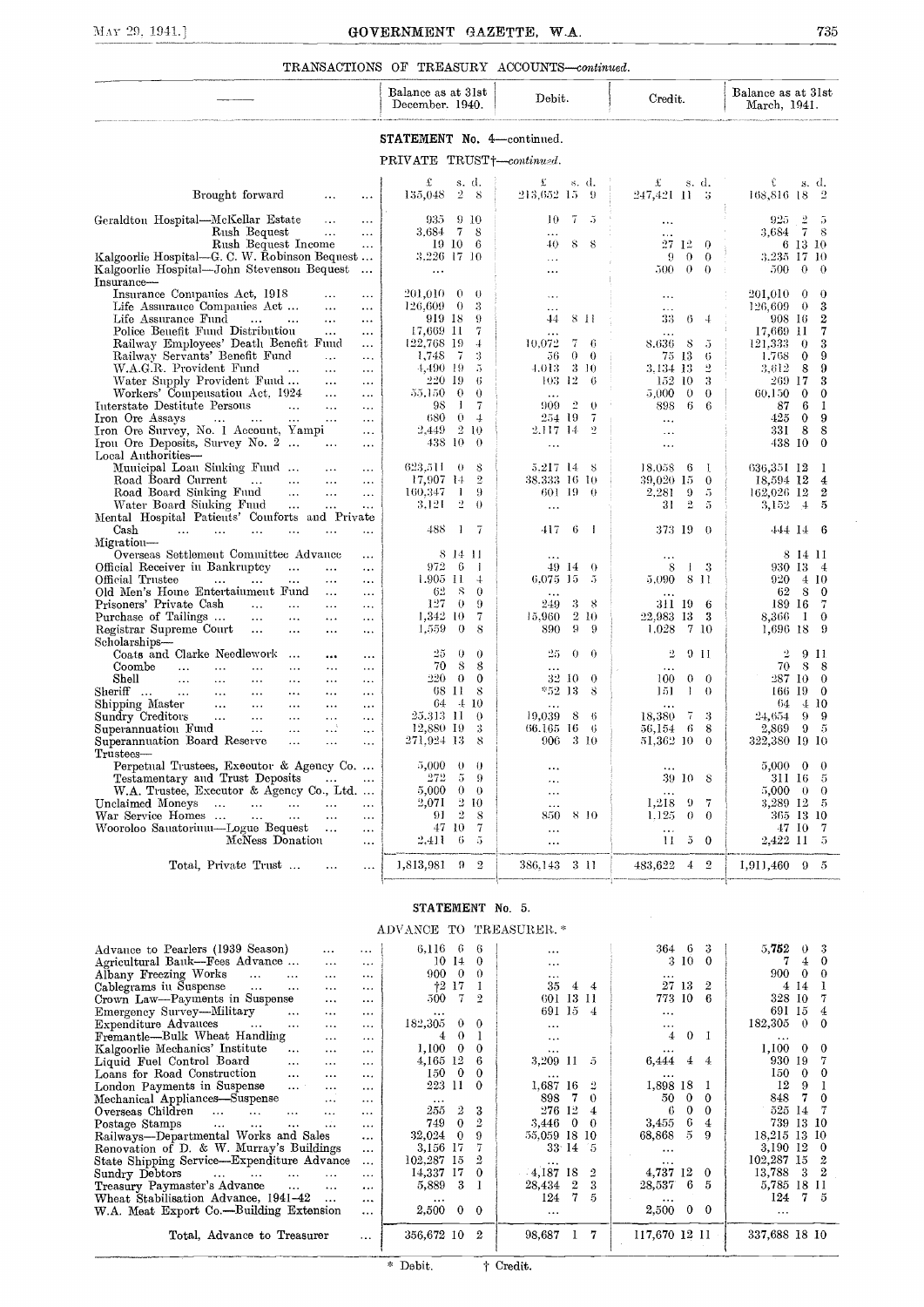TRANSACTIONS OF TREASURY ACCOUNTS-continued.

|                         |              |          |          |          |          | Balance as at 31st<br>December, 1940. | Debit.                | Credit.                  | Balance as at 31st<br>March, 1941. |
|-------------------------|--------------|----------|----------|----------|----------|---------------------------------------|-----------------------|--------------------------|------------------------------------|
|                         |              |          |          |          |          | STATEMENT No. 6.                      |                       |                          |                                    |
|                         |              |          |          |          |          | TRADING CONCERNS. †                   |                       |                          |                                    |
|                         |              |          |          |          |          | £<br>s. d.                            | $\mathbf{f}$<br>s. d. | s. d.                    | £<br>s. d.                         |
| State Brickworks        | $\cdots$     | $\cdots$ |          | $\cdots$ | $\cdots$ | 860<br>$\overline{4}$                 | 9.629 10 10           | $10.046$ 15 6            | 9 <sub>3</sub><br>1,277            |
| State Hotels<br>$\sim$  | $\cdots$     | $\cdots$ | $\cdots$ | $\cdots$ |          | 26,596 11<br>6                        | 22.361<br>16          | 18,149 17 10             | 7 10<br>22,385                     |
| State Implement Works   |              | $\cdots$ | $\cdots$ | $\cdots$ |          | 3.503 14 3                            | 14,599 17<br>- 6      | $14.817 \quad 6 \quad 0$ | 3,721<br>29                        |
| State Quarries          | $\cdots$     | $\cdots$ | $\cdots$ | $\cdots$ | $\cdots$ | 2,322 18<br>$\Omega$                  | 2,342<br>88           | 2,912 11 11              | 2,893<br>13                        |
| State Saw Mills         | $\mathbf{1}$ | $\cdots$ | $\cdots$ | $\cdots$ |          | 28,390<br>-6<br>6                     | -1-11<br>138.987      | 138,596 14 0             | 27.999 18                          |
| State Shipping Service  |              | $\cdots$ | $\cdots$ |          | $\cdots$ | 3,244<br>2<br>8                       | 50.776 18 2           | 38,059 2 7               | $*9.473 \quad 7 \quad 5$           |
| Total, Trading Concerns |              |          |          | $\cdots$ | $\cdots$ | 64,918 3 0                            | 238,696 18<br>-7      | 222,582 7 10             | 48,803 12 3                        |

## GOVERNMENTAL TRUST FUND INVESTMENTS. Agricultural Land Purchase ... ... ... 69,011 17 4 11,689 0 0 1,287 15 0 79,413 2 4<br>
Depreciation Fund ... ... ... ... ... ... 12,715 16 6 ... ... ... ... 12,715 16 6 ... ... ... 12,715 16 6 ...<br>
Fremantle Harbour Trust Re Depreciation Fund ... ... ... ... ... | 12,715 16 6 | ... | ... | ... | 12,715 16 6<br>Fremantle Harbour Trust Replacement ... ... | 102,231 0 6 | 1,369 15 0 | ... | 103,600 15 6 1 (1991)<br>
Assurance Fund ... ... ... ... ... ... ... 27,821 14 10<br>
Government Fire Insurance ... ... ... ... ... 14,159 10 6<br>
Railway Accident and Fire Insurance ... ... ... ... 27,821 14 10<br>
Railway Accident and Fire Insu Sheriffs' Assurance Fund 115,528 2 6<br>
State Insurance Fund 115,528 2 6 10<br>
State Insurance Fund 115,528 2 6 19,702 6 0 115,528 2 6 115,528 2 6<br>
tropolitan Milk Board 11. 115,528 2 6 19,702 6 0 115,528 1 115,528 2 6 19,702 Metropolitan Milk Board ... ... ... ... ... 19,702 6 0 ... ... ... ... 19,702 6 0 ... ... ... 19,702 6 0 ... .<br>McNess Housing ... ... ... ... ... ... 303,32 10 9 ... ... 96 13 10 30,235 16 11<br>National Debt Commission ... . McNess Housing ... ... ... ... ... | 30,332 10 9 | ... | 96 13 10 | 30,235 16 11 National Debt Commission 303,976 11 <sup>1</sup> 303,976 11 <sup>1</sup> Perth Hospital 44,060 16 <sup>2</sup> 1,841 12 <sup>5</sup> 42,219 <sup>3</sup> <sup>9</sup> Trust Funds 500,000 0 0 500,000 0 0

Total, Governmental Trust Fund Investments | 1,269,713 4 6 | 13,845 2 6 | 3,958 6 3 | 1,279,600 0 9

#### STATEMENT No. 8.

PRIVATE TRUST FUND INVESTMENTS. \*

| Deposits-                                                                       |                                          |                               |                               |                                       |
|---------------------------------------------------------------------------------|------------------------------------------|-------------------------------|-------------------------------|---------------------------------------|
| Contractors'<br>$\cdots$<br>$\cdots$<br>$\cdots$<br>$\cdots$<br>$\cdots$        | 22,898<br>9<br>$\theta$                  | 1,313 10 10                   | 2,436<br>8<br>$\theta$        | 21,775 11 10                          |
| Griffen Coal Mining Co., Ltd.<br>$\cdots$<br>$\cdots$                           | 250<br>$\theta$<br>$\Omega$              |                               | $\cdots$                      | 250<br>$\Omega$<br>$\theta$           |
| Railway Traffic Deposits<br>$\ddots$<br>$\cdots$<br>$\cdots$                    | 69,976 10<br>$\Omega$                    | 547 17<br>6                   | 462 17<br>6                   | 70,061 10<br>$\theta$                 |
| Geraldton Hospital-McKellar Estate<br>$\cdots$<br>$\cdots$                      | 920<br>0<br>0                            | $\cdots$                      | $\cdots$                      | 920<br>$\theta$<br>0                  |
| Rush Bequest<br>$\cdots$<br>$\cdots$                                            | 3,684<br>7<br>8                          |                               | $\cdots$                      | 3,684<br>7<br>8                       |
| Insurance-                                                                      |                                          |                               |                               |                                       |
| Insurance Companies Act, 1918<br>$\cdots$<br>$\cdots$                           | 201,010<br>$\bf{0}$<br>$^{\circ}$        | $\cdots$                      | $\cdots$                      | 201,010<br>$\bf{0}$<br>0              |
| Life Assurance Companies Securities<br>$\cdots$<br>$\cdots$                     | 126,609<br>$\mathbf{0}$<br>0             | $\cdots$                      | $\cdots$                      | 126,609<br>$\bf{0}$<br>$\theta$       |
| Life Assurance Fund<br>$\cdots$<br>$\cdots$<br>$\cdots$<br>$\cdots$             | 9<br>7<br>900                            | 37<br>3<br>9                  | 36<br>5.<br>4                 | 8<br>901<br>$\theta$                  |
| Police Benefit Fund<br>$\cdots$<br>$\cdots$                                     | 12,370<br>$\overline{0}$<br>$\mathbf{0}$ | $\cdots$                      | $\cdots$                      | 12,370<br>$\mathbf{0}$<br>$\mathbf 0$ |
| Railway Employees' Death Benefit<br>Fund<br>$\cdots$                            | 122,171<br>15<br>6                       | 2,383<br>-9<br>6              | 3,225<br>0<br>0               | 121,330<br>5<br>$\theta$              |
| Railway Servants' Benefit Fund<br>$\cdots$<br>$\cdots$                          | 1,738<br>$\Omega$<br>$\bf{0}$            | 17<br>6<br>47                 | 17<br>17<br>6                 | $\mathbf 0$<br>$\mathbf 0$<br>1.768   |
| W.A.G.R. Provident Fund<br>$\cdots$<br>$\cdots$<br>$\cdots$                     | 4,390<br>0<br>0                          | 1,187<br>$\bf{0}$<br>$\Omega$ | 1,965<br>$\Omega$<br>$\Omega$ | 3,612<br>$\mathbf{0}$<br>$\theta$     |
| Water Supply Provident Fund<br>$\ddotsc$<br>$\cdots$                            | $\theta$<br>$\Omega$<br>100              |                               | $\cdots$                      | $\theta$<br>$\Omega$<br>100           |
| Workers' Compensation Act, 1924<br>$\ddotsc$<br>$\cdots$                        | 55,150<br>$\mathbf{0}$<br>0              | 5,000<br>$\Omega$<br>0        | $\cdots$                      | 60,150<br>$\mathbf{0}$<br>$\mathbf 0$ |
| Kalgoorlie Hospital-G. C. W. Robinson Bequest                                   | 3,226 17 10                              | $\cdots$                      | $\cdots$                      | 3,226 17 10                           |
| Local Authorities-                                                              |                                          |                               |                               |                                       |
| Municipal Loan Sinking Fund<br>$\cdots$<br>$\cdots$                             | 619,380 18<br>1                          | 50,005 16<br>-9               | 32,854 12<br>9                | 636,532 2<br>-1                       |
| Road Board Sinking Fund<br>$\sim$<br>$\cdots$<br>$\cdots$                       | 159,831<br>9<br>0                        | 6,444 19<br>4                 | 4,290 12<br>6                 | 161,985 15 10                         |
| Water Board Sinking Fund<br>$\cdots$                                            | 2,747 19<br>6                            | 4 11<br>404                   |                               | 3.152<br>4<br>-5                      |
| $\cdots$<br>$\cdots$<br>Old Men's Home Entertainment<br>$\cdots$                | $60^{\circ}$<br>$\mathbf{0}$<br>$\theta$ |                               | $\cdots$                      | $\theta$<br>$\theta$<br>60            |
| $\cdots$<br>$\cdots$<br>Scholarship—Coombe<br>$\cdots$                          | $\mathbf{0}$<br>70<br>$\Omega$           | $\cdots$                      | $\cdots$                      | 70<br>$\theta$<br>$\theta$            |
| $\cdots$<br>$\cdots$<br>$\cdots$<br>Superannuation Fund<br>$\cdots$<br>$\cdots$ | 271,924 13<br>8                          | <br>51,362 10<br>$\theta$     | $\cdots$<br>906<br>3 10       | 322,380<br>19 10                      |
| $\ddotsc$<br>$\cdots$<br>Trustees-                                              |                                          |                               |                               |                                       |
| Perpetual Executors, Trustee & Agency Co                                        | 5,000<br>$\mathbf{0}$<br>0               |                               |                               | 5,000<br>$\theta$<br>0                |
| Testamentary and Trust Deposits                                                 | 7<br>160<br>$\mathbf 0$                  | $\cdots$                      |                               | 160<br>7<br>0                         |
| $\ddotsc$<br>$\cdots$<br>W.A. Trustee, Executor & Agency Co., Ltd               | 5,000<br>$\mathbf{0}$<br>$\mathbf{0}$    | $\cdots$                      | $\cdots$                      | $\mathbf 0$<br>5,000<br>0             |
|                                                                                 | $\overline{7}$<br>7<br>814               |                               | $\cdots$                      | 7<br>-7                               |
| W.A. Timber Export Association<br>$\ddotsc$<br>$\cdots$                         |                                          | $\cdots$                      | $\cdots$                      | 814                                   |
| Wooroloo Sanatorium—McNess Donation<br>$\cdots$                                 | 2,353<br>3 11                            | $\cdots$                      | $\cdots$                      | 2,353<br>3 11                         |
| Total, Private Trust Fund Investments<br>$\cdots$                               | 1,692,738<br>8<br>4                      | 118,734 10<br>-1              | 46.194 17<br>-5               | 1,765,278<br>$1 \quad 0$              |
|                                                                                 |                                          |                               |                               |                                       |
|                                                                                 |                                          |                               |                               |                                       |

\* Debit. Credit.

#### TRUST FUNDS INVESTED.

| Governmental<br>Private             | $\cdots$ | <br>     | $\cdots$<br>$\ddotsc$ | <br>                                 | $\ddotsc$<br>$\ddotsc$ | <br>     | $\cdots$<br>$\cdots$ | $\cdots$<br>$\cdots$ | <br>     | 1,279,600<br>1,765,278 | £        | s. d.<br>9<br>0<br>0 | £<br>3.044.878 | 8. d. | 9   |  |
|-------------------------------------|----------|----------|-----------------------|--------------------------------------|------------------------|----------|----------------------|----------------------|----------|------------------------|----------|----------------------|----------------|-------|-----|--|
| Security for Trust Fund Investment- |          |          |                       |                                      |                        |          |                      |                      |          |                        |          |                      |                |       |     |  |
|                                     |          |          |                       | Stock Inscribed at State Treasury    |                        |          |                      |                      |          |                        | $\cdots$ | $\cdots$             | 1,431,668      | -6    | -6  |  |
|                                     |          |          |                       | Stock Inscribed at Commonwealth Bank |                        |          | $\cdots$             | $\cdots$             |          |                        | $\cdots$ | $\cdots$             | 102,486        | 4     |     |  |
| Stock-Other                         |          |          |                       | $\cdots$                             | $\cdots$               | $\cdots$ |                      | $\cdots$             |          |                        |          | $\cdots$             | 50.188         | -3    |     |  |
|                                     |          |          |                       | Savings Bank Current Account         | $\cdots$               | $\cdots$ | $\cdots$             |                      | $\cdots$ |                        |          | $\cdots$             | 90,935 15 11   |       |     |  |
| Bank Fixed Deposits                 |          |          |                       |                                      | $\cdots$               | $\cdots$ | $\cdots$             | $\cdots$             | $\cdots$ |                        |          |                      | 730.691 11     |       | - 6 |  |
| Debentures                          |          | $\cdots$ | $\cdots$              | $\cdots$                             | $\ddotsc$              |          | $\cdots$             | $\cdots$             | $\cdots$ |                        |          | $\ddotsc$            | 266,572 17     |       | 8   |  |
| Titles                              |          |          | $\cdots$              | $\cdots$                             | $\cdots$               |          |                      | $\cdots$             |          | $\cdots$               | $\cdots$ | $\cdots$             | 68,358 11      |       | - 5 |  |
| Trustees Sinking Fund               |          |          |                       | $\cdots$                             |                        |          | $\cdots$             |                      | $\cdots$ | $\cdots$               |          | $\cdots$             | 303.976 11     |       |     |  |

3,044,878 1 9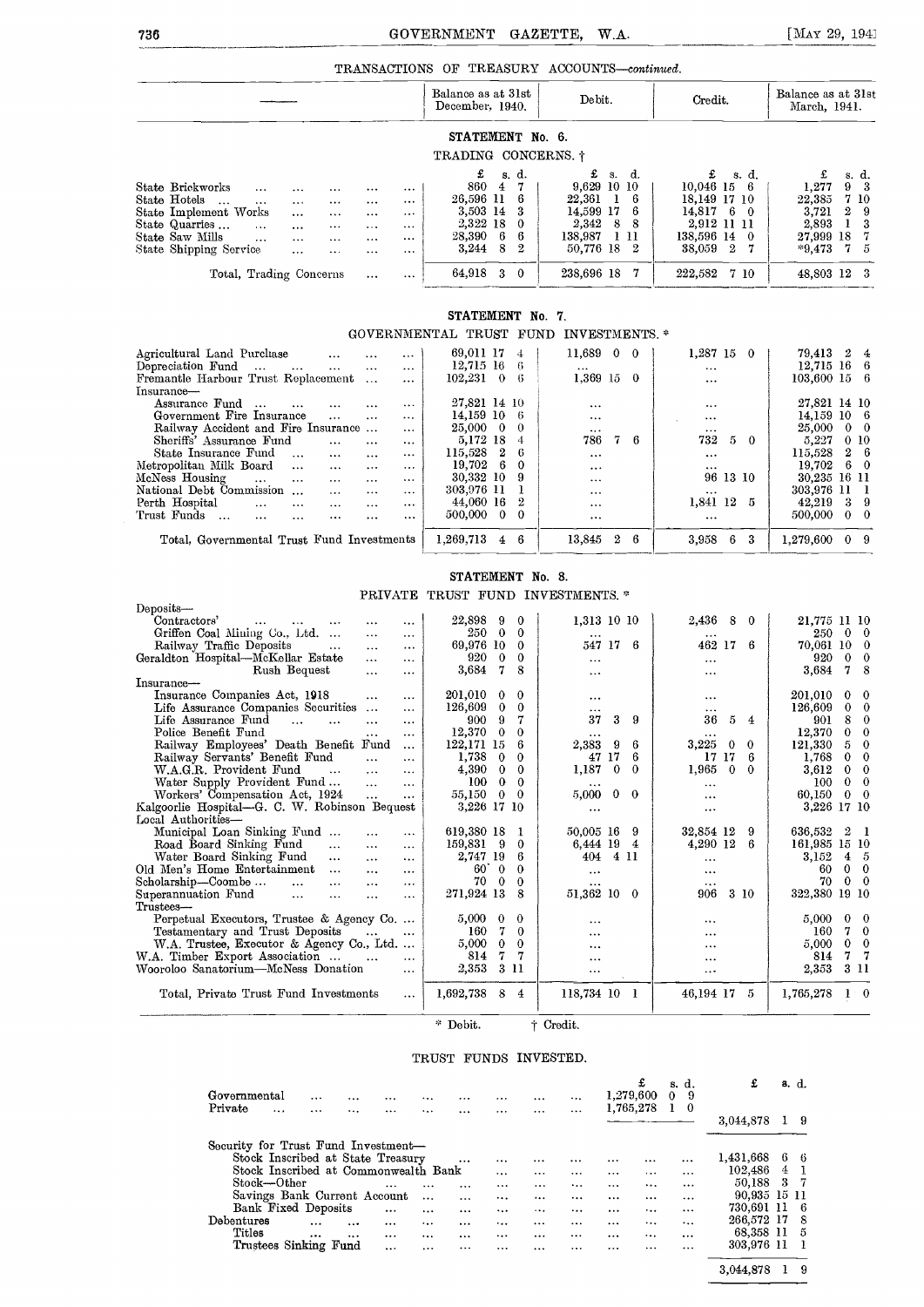$\sim 10$ 

737

## THE GENERAL LOAN FUND.

## SUMMARY

 $O<sub>F</sub>$ 

# RECEIPTS AND EXPENDITURE FOR NINE MONTHS ENDED 31sr MARCH, 1941.

 $\sim 10^7$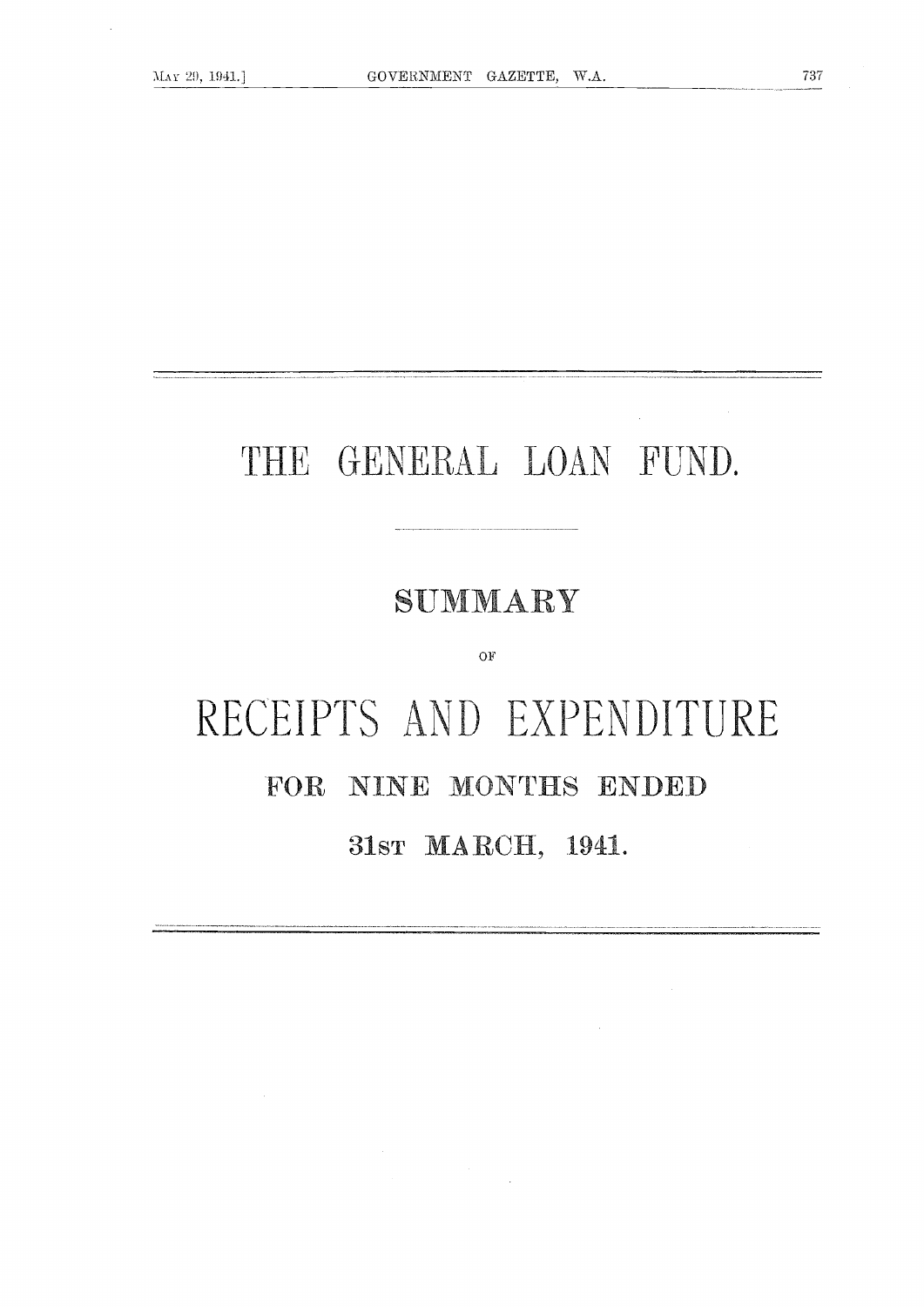|                                                                                                                   | Receipts.                                                                                       |                                             |                                                          |                                                                   | $\emph{Expenditive}.$                                                                                                                                                                                                                                                                                                               |                                                                                                                         |                                                                   |
|-------------------------------------------------------------------------------------------------------------------|-------------------------------------------------------------------------------------------------|---------------------------------------------|----------------------------------------------------------|-------------------------------------------------------------------|-------------------------------------------------------------------------------------------------------------------------------------------------------------------------------------------------------------------------------------------------------------------------------------------------------------------------------------|-------------------------------------------------------------------------------------------------------------------------|-------------------------------------------------------------------|
|                                                                                                                   |                                                                                                 |                                             | Net Proceeds Available.                                  |                                                                   |                                                                                                                                                                                                                                                                                                                                     |                                                                                                                         |                                                                   |
|                                                                                                                   | Nominal<br>Amount of<br>Debt.                                                                   | Discounts,<br>Expenses,<br>etc.             | For Redemptions<br>and Conversions.                      | For Works and<br><b>Services</b>                                  | Services<br>Works and                                                                                                                                                                                                                                                                                                               | Amount.                                                                                                                 | Total.                                                            |
| $\mathbb{R}^3$<br>$\mathcal{C}$ .<br>$\frac{1}{2}$ .<br>To Balance brought forward<br>,, Loan Suspense, 1939-40   | ಕ<br>$\mathbf{z}^{\prime}_{2}$<br>$\mathcal{C}^{\mathcal{C}}$<br>پ                              | тJ<br>$\dot{\omega}$<br>$\ddot{\cdot}$<br>پ | $\dot{\sigma}$<br>á<br>$\mathcal{L}_{\mathcal{A}}$<br>يب | $ \div$ $\infty$<br>$\frac{1}{541,718}$ 11<br>302,953 16<br>پ     | ÷<br>$\vdots$<br>$Admunist ratio n$ .<br>$\vdots$<br>Departmental                                                                                                                                                                                                                                                                   | ಕ<br>si.<br>cH,                                                                                                         | $\vec{\sigma}$<br>$\omega$ $\subset$<br>$\frac{\text{E}}{10,920}$ |
|                                                                                                                   |                                                                                                 |                                             |                                                          | $\equiv$<br>r<br>844,672                                          | Railways and Tramways, etc.<br>Additions and Improvements to Opened<br>÷<br>$\frac{1}{2}$<br>Railways                                                                                                                                                                                                                               | $\Xi \Xi$<br>$\Box$<br>68,129                                                                                           |                                                                   |
| Australian Consolidated Inscribed Stock.<br>To Proceeds of Loans, etc.-                                           |                                                                                                 |                                             |                                                          |                                                                   | ŧ<br>÷<br>÷<br>Electric Power Station, East Perth<br>$\frac{1}{2}$<br>Rolling Stock, Railways<br>Tramways, Perth Electric                                                                                                                                                                                                           | $\circ$ $\lnot$<br>$\begin{array}{c} 2,059 & 14 \\ 6,428 & 1 \\ 7,646 & 12 \end{array}$                                 |                                                                   |
| $\mathbb{R}^3$<br>Raised by the Commonwealth :<br>MARCH, 1940, LOAN (£939,000)<br>NOVEMBER, 1940, LOAN (£780,000) | 00<br>$\bullet\bullet$<br>$\begin{array}{c} (a) \enspace 9,000 \\ \enspace 756,000 \end{array}$ | $\frac{1}{1}$<br>7,006<br>÷                 | $\mathcal{C}^{\mathcal{A}}$                              | $\overline{\phantom{a}}$<br>$\mathop{2\circ}$<br>1,993<br>756,000 | $\vdots$<br>Additions and Improvements to Jetties,<br>etc., in North-West $\cdots$<br>$\ddot{\cdot}$<br>Harbours and Rivers.<br>Bunbury Harbour Works                                                                                                                                                                               | $\infty$ $\equiv$ $\infty$ $\sim$<br>$\begin{array}{r} 1,258 & 10 \\ 382 & 15 \\ 20,809 & 7 \\ 17,006 & 16 \end{array}$ | r<br>0<br>84,264                                                  |
| $\ddot{\cdot}$<br>$\vdots$<br>$\vdots$<br>$\vdots$<br>Raised by the State:<br>Counter Sales                       | $\circ$<br>$\Rightarrow$<br>17,000                                                              | $\vdots$                                    | ÷                                                        | $\circ$<br>$\bullet$<br>$17{,}000$                                | Improvements to Harbours and Rivers<br>Fremantle Harbour Works                                                                                                                                                                                                                                                                      | 20,809<br>17,006                                                                                                        | 10<br>$\mathbf{r}$<br>39,457                                      |
| $\ddot{z}$<br>$\vdots$<br>$\frac{1}{2}$<br>Commonwealth Treasury Bills.<br>$\vdots$<br>Australia-Re-issues        | $\circ$<br>٥<br>500,000                                                                         | $\ddot{\phantom{a}}$                        | $\vdots$                                                 | $\circ$<br>0<br>500,000                                           | Water Supply and Severage.<br>Water Supply for Towns generally<br>Water Supply for Stock Routes                                                                                                                                                                                                                                     | 41 CD<br>10 అ<br>11,376<br>39                                                                                           |                                                                   |
| Less (a) Portion March, 1940, Loan included in<br>Debt at 30th June, 1940                                         | $\circ$<br>$\circ$<br>$\circ$<br>$\circ$<br>9,000<br>1,282,000                                  | $\Xi$<br>$\mathbf{r}$<br>7,006              | ÷                                                        | $\overline{\phantom{0}}$<br>$\overline{12}$<br>1,274,993          | İ<br>İ<br>and<br>÷<br>Sewerage and Drainage for Perth<br>$\vdots$<br>$\frac{1}{2}$<br>uremanue<br>Metropolitan Water Supply<br>Fremantle                                                                                                                                                                                            | 41 ⊝                                                                                                                    |                                                                   |
| Debt, 1st July, 1940, to 31st Mar., 1941<br>New                                                                   | $\bullet$<br>0<br>1,273,000                                                                     |                                             |                                                          |                                                                   | Goldfields Water Supply<br>Water Supply, Agricultural Districts, etc.<br>Water Supply, Agricultural Districts, etc.                                                                                                                                                                                                                 | 25000<br>$\frac{10}{12}$<br>$\begin{array}{c} 65,739 \\ 98,880 \\ 150,384 \\ 235,922 \end{array}$                       |                                                                   |
| $\vdots$<br>$\vdots$<br>$\vdots$<br><b>IOAN REPAYMENTS</b>                                                        | $\vdots$                                                                                        |                                             | ÷                                                        | ìФ.<br>85,627 14                                                  | $\frac{1}{2}$ .<br>ţ.<br>÷<br>Development of Goldfields and Mineral<br>Murchison and Peak Hill Goldfields<br>$\frac{1}{\sqrt{2}}$<br>Development of Mining<br>Exection of State Batteries<br>Purchase of Tailings Suspense                                                                                                          | $\circ$ aro<br>$\mathbb{I}^{\omega}$ where<br>$\frac{1,194}{22,539}$<br>$\frac{1,038}{1,038}$                           | ٣<br>61<br>562,341                                                |
|                                                                                                                   |                                                                                                 |                                             |                                                          |                                                                   | ÷<br><i>Development of Agriculture, etc.</i><br>Abattoirs, Cold Storage, Export Depot,<br>Grain Sheds and Sale Yands, etc.<br>÷<br>$\frac{1}{2}$<br>÷<br>College of Agriculture<br>Development of Agriculture<br>Assistance to Settlers, Industries, etc.<br>Land Settlement for Soldiers<br>All All Continues and Purchase of Land | 。<br>ශ∞ඏඏ∞⊐<br>anaana<br>$\begin{array}{c} 3.374 \\ 1.111 \\ 79.463 \\ 12.797 \end{array}$<br>59,856<br>39,856          | G<br>10<br>S<br>137,203 14<br>35,772                              |

738

[MAY 29, 1941.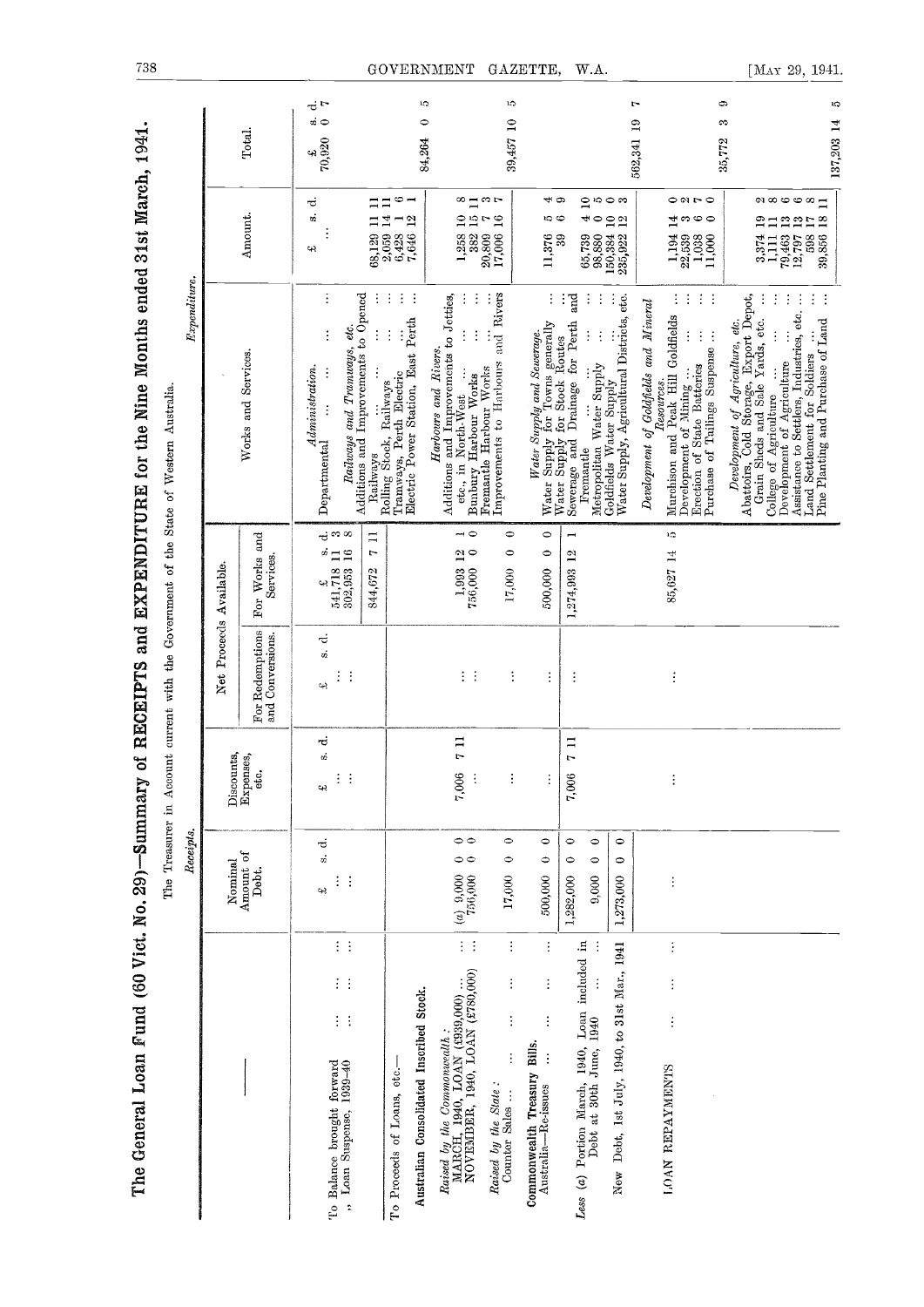|                                                                                                                                                                                                                                                                                                                                                                                        |                                                                                                           |                                                            |                                                  |                                  | W.A.                                                               |
|----------------------------------------------------------------------------------------------------------------------------------------------------------------------------------------------------------------------------------------------------------------------------------------------------------------------------------------------------------------------------------------|-----------------------------------------------------------------------------------------------------------|------------------------------------------------------------|--------------------------------------------------|----------------------------------|--------------------------------------------------------------------|
|                                                                                                                                                                                                                                                                                                                                                                                        | ∞<br>1,311,589                                                                                            | 4<br>$\circ$<br>893,704                                    | ĸ                                                | Treasurer.                       |                                                                    |
| း ၁<br>an xoo o<br>∞r<br>$\ddot{\phantom{0}}$<br>$\circ$<br>$\equiv$<br>2,544<br>1,334<br>417<br>1,069<br>5,000                                                                                                                                                                                                                                                                        | $\vdots$                                                                                                  | $\vdots$                                                   |                                                  |                                  |                                                                    |
| $\ddot{\cdot}$<br>$\vdots$<br>$\vdots$<br>$\vdots$<br>$\vdots$<br>$\vdots$<br>$\vdots$<br>÷<br>State Shipping Service $\ldots$ $\ldots$<br>Bulk Handling of Wheat, Bunbury<br>Bulk Handling of Wheat, Fremantle<br>State Gardens Board—Loan $\ldots$<br>State Hotels and Tourist Resorts<br>$\vdots$<br>ments<br>Workers' Homes Board—Capital<br>State Ferries-Purchase, etc.<br>ments | $\ddot{\cdot}$<br>Expenditure, 1st July, 1940, to 31st<br>$\vdots$<br>$\vdots$<br>$\vdots$<br>March, 1941 | $\vdots$<br>$\vdots$<br>$\vdots$<br>$\vdots$<br>By Balance |                                                  |                                  |                                                                    |
|                                                                                                                                                                                                                                                                                                                                                                                        |                                                                                                           | G<br>ల<br>1,360,621                                        | ìQ<br>2,205,293 14                               |                                  |                                                                    |
|                                                                                                                                                                                                                                                                                                                                                                                        |                                                                                                           | $\vdots$                                                   |                                                  |                                  |                                                                    |
|                                                                                                                                                                                                                                                                                                                                                                                        |                                                                                                           | $\vdots$                                                   |                                                  |                                  |                                                                    |
|                                                                                                                                                                                                                                                                                                                                                                                        |                                                                                                           | $\vdots$                                                   |                                                  |                                  |                                                                    |
|                                                                                                                                                                                                                                                                                                                                                                                        |                                                                                                           |                                                            |                                                  | A. J. REID,<br>Under Treasurer,  |                                                                    |
| Native Hospitals-Depots and Settle-                                                                                                                                                                                                                                                                                                                                                    | $6,594$<br>10,000<br>20,684                                                                               | ФÌ<br>50,755                                               | Net Receipts, 1st July, 1940, to 31st Mar., 1941 | GOVERNMENT<br>$£$ $2,205,293$ 14 | GAZETTE,<br>J. C. WILLCOCK,<br>The Treasury, Perth, 9th May, 1941. |

739

 $\sim$ 

 $\mathcal{L}_{\mathcal{A}}$ 

 $\bar{\bar{z}}$ 

 $\Delta \sim 1$